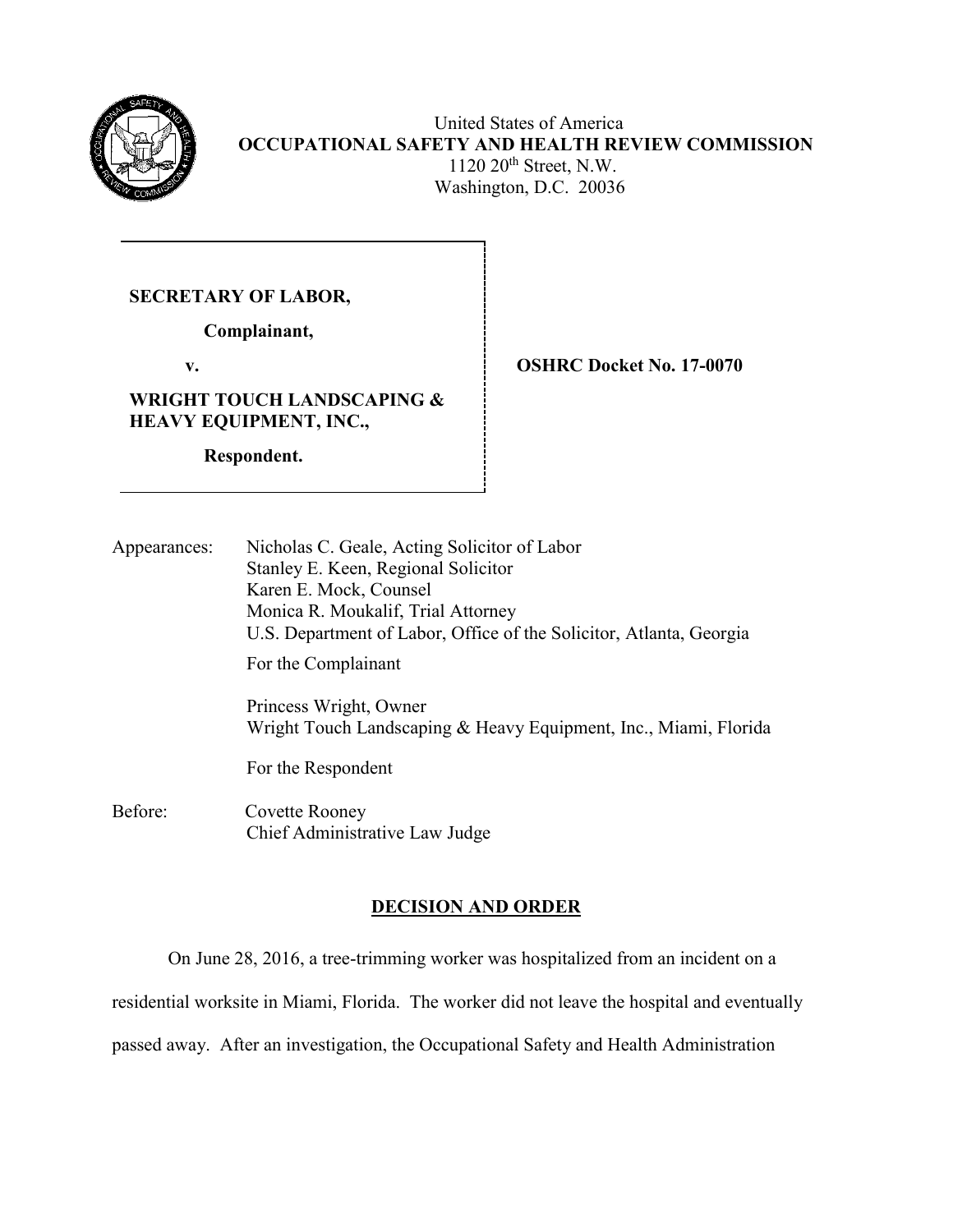(OSHA) issued a citation to Wright Touch Landscaping & Heavy Equipment, Inc. (Wright Touch or Respondent), alleging violations of the Occupational Safety and Health Act of 1970, 29 U.S.C. §§ 651-678 (the OSH Act) and proposing a total penalty of \$9,516. Respondent filed a timely notice of contest, bringing this matter before the Occupational Safety and Health Review Commission (Commission). The parties filed pre-hearing pleadings, and a hearing was scheduled in Miami, Florida on October 12, 2017. Respondent did not appear. The Secretary presented his case at the hearing. The Secretary filed a post-hearing brief, Respondent did not file a post-hearing brief. For the reasons set forth below, the citations and proposed penalties that remain at issue are affirmed.<sup>1</sup>

## **JURISDICTION AND COVERAGE**

The record establishes that Respondent filed a timely notice of contest and that, as of the date of the alleged violation, it was an employer engaged in business affecting commerce within the meaning of section  $3(3)$  and  $3(5)$  of the Act.<sup>2</sup> Respondent owned and operated, in Florida, equipment that was manufactured in Kentucky. (Tr. at 36-38; Ex. C-7); *Lewis Cty. Dairy Corp.*, 21 BNA OSHC 1070, 1071 (No. 03-1533, 2005) (remanding on basis that even intrastate commerce affects interstate commerce when there is an interstate market of industry materials); *see also* Admissions ¶¶ 1, 2, 5, 6, 8, 9, 10, 11, 12, 13, 15, 16, 18, 24, 25; Tr. at 66-68 (reading

 $1$  The Secretary has withdrawn one of the citation items, Serious Citation 1 Item 1, an alleged violation of 29 C.F.R. § 1910.67(c)(2)(ii)("Only trained persons shall operate an aerial lift"). (Sec'y Pre-Hr'g Statement at 3; Tr. at 8.) This citation item is not adjudicated in this decision. *Cuyahoga Valley Ry. Co. v. United Transp. Union*, 474 U.S. 3, 5-6 (1985) (holding that the Secretary's discretion to withdraw citation is unreviewable).

 $2$  The conclusion of law regarding the employment relationship between Respondent and the decedent is set forth in more detail after the findings of fact in this Decision and Order.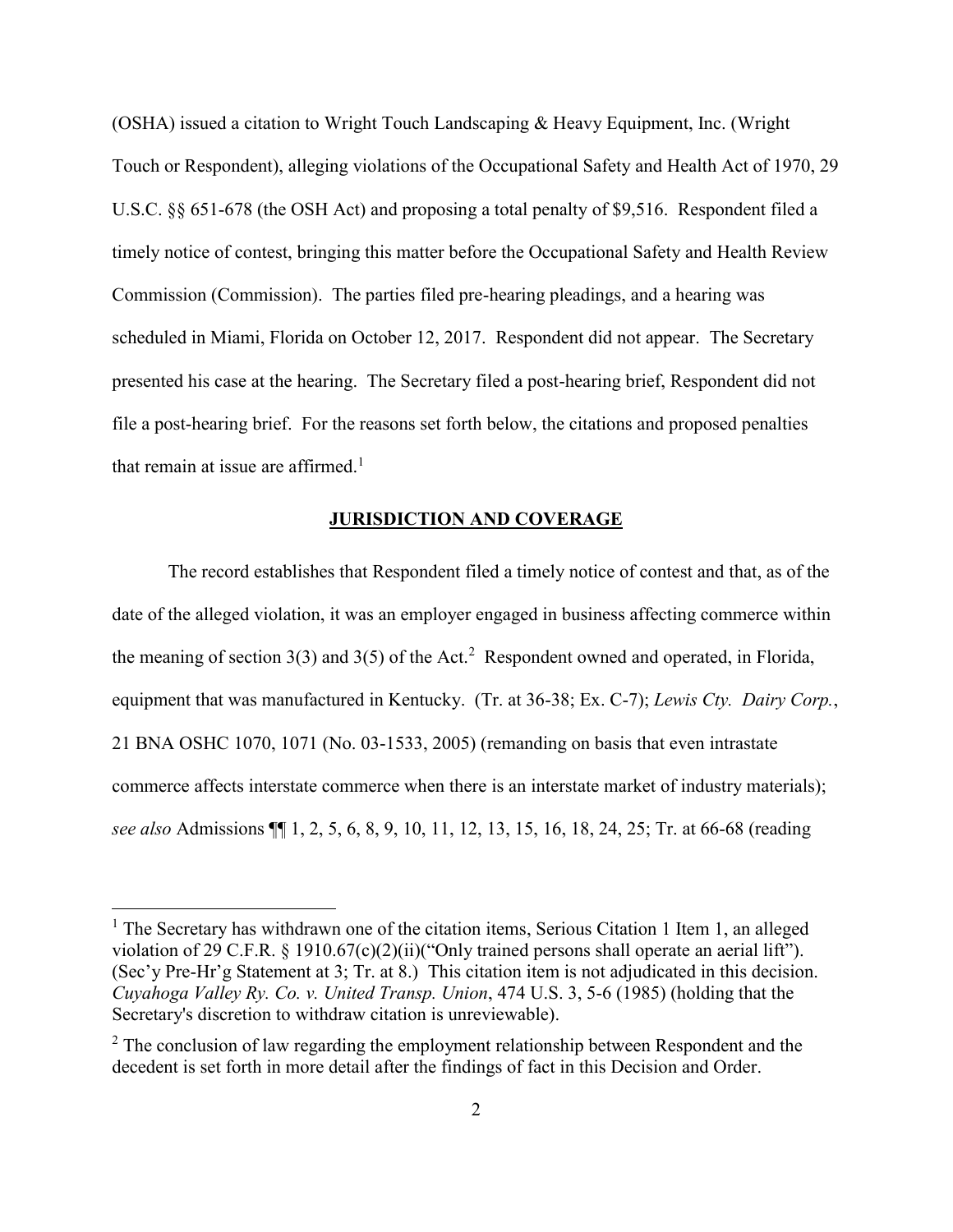Admissions into the record). Based upon the record, the undersigned concludes that the Commission has jurisdiction over the parties and subject matter in this case, and Respondent is covered under the Act.

# **PROCEDURAL EVENTS:**

# **DISCOVERY, PRE-HEARING PLEADINGS, AND THE HEARING**

The Secretary cited Respondent on December 20, 2016. The citation was mailed to Respondent at the following address: Wright Touch Landscaping & Heavy Equipment, Inc. and its successors, 10029 NW 14<sup>th</sup> Ave, Miami, FL 33147.<sup>3</sup> Respondent filed a timely notice of contest, and this case was docketed at the Commission on January 19, 2017. The Secretary filed the Complaint for this case on February 22,  $2017<sup>4</sup>$  and Respondent filed an Answer on March 13, 2017.<sup>5</sup>

The Answer was handwritten, and Respondent is before the Commission without an attorney, or *pro se*. The handwritten Answer, signed by Respondent's Owner, Ms. Princess Wright, includes the following:

<sup>&</sup>lt;sup>3</sup> This address has been used by the Commission for all mailings in this matter, no other address for Respondent is in the record. The undersigned finds that this address is Respondent's record address as defined in the Commission's rules. 29 C.F.R. § 2200.6 ("Record Address").

<sup>&</sup>lt;sup>4</sup> On February 16, 2017, when my office called Respondent to confirm that it declined to electronically file documents for this matter, Respondent explained to my office that it had no electronic mailing address. While the undersigned accepts Respondent's explanation, it is also noted that Respondent's business card, in evidence as being in use on the day of the incident, contains an electronic mailing address for Respondent. (Ex. C-3.)

<sup>&</sup>lt;sup>5</sup> This matter had initially been placed under Simplified Proceedings, however, upon an opposed motion by the Secretary, was placed on Conventional Proceedings. *See* Order dated February 16, 2017 (agreeing with Secretary that cases involving a fatality are not appropriate for simplified proceedings at the Commission).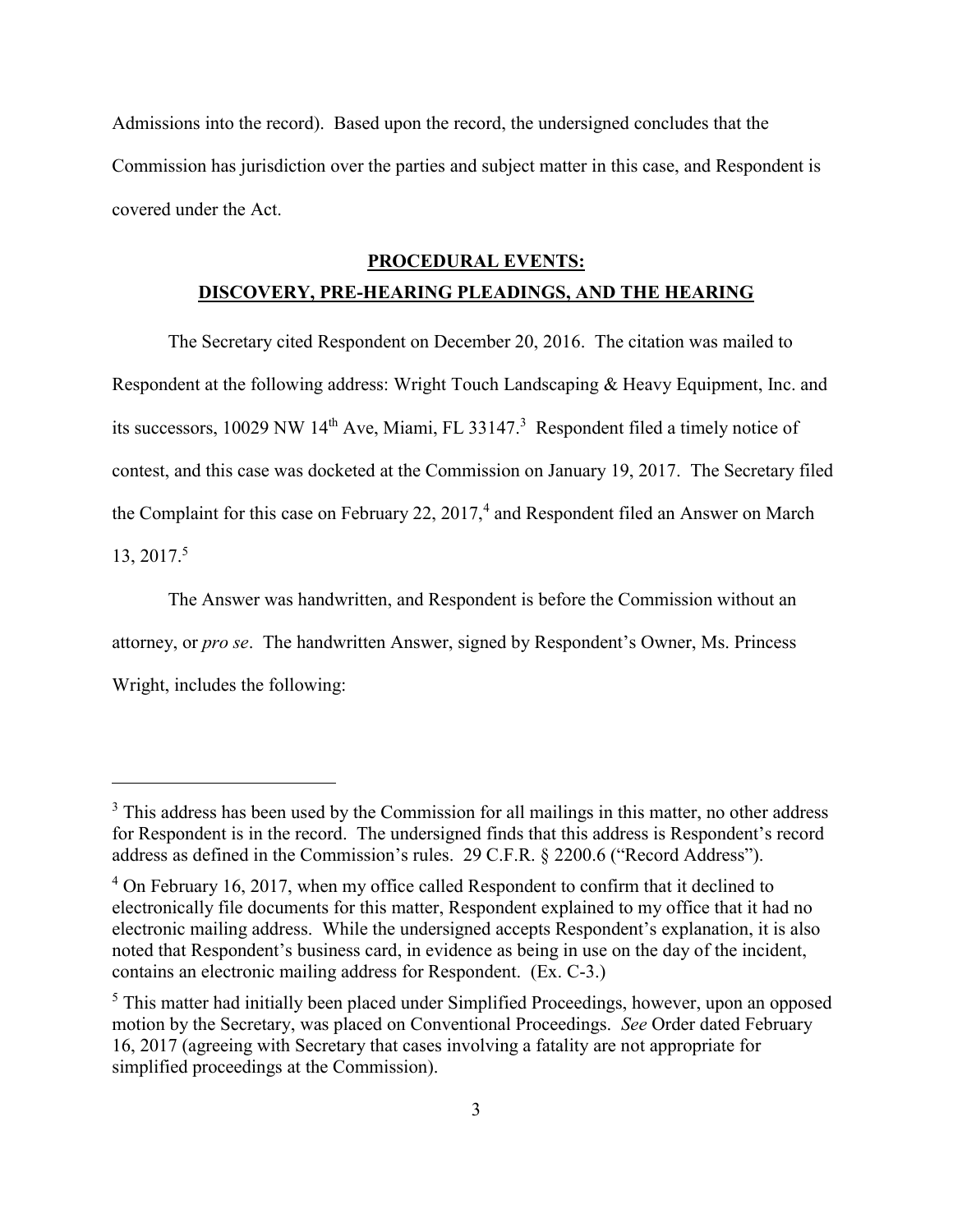I am denying the allegations that Wright Touch Landscaping & Heavy Equipment Inc. was the employer engaged in business, and was not providing any landscaping service, on the date of the alleged violations.

The employer on the date of the incident Realtor Daniel Carriazo owned the property where the incident occurred. Wright Touch was not working for Mr. Carriazo. [The decedent] was employed by the realtor, and owner of the property Mr. Daniel Carriazo.<sup>6</sup> Mr. Carriazo was a repeating customer of [the decedent]. At no time before are(*sic*.) on the date of the incident did [the decedent] work for Wright Touch Landscaping & Heavy Equipment.

(Answer at 1.)

 $\overline{a}$ 

On April 5, 2017, the Notice of Hearing and Order for Parties to Confer and Submit

Planning Recommendations was sent out to both parties – and this notice was not returned by the

U.S. Post Office to the Commission – notifying the parties of the hearing date and ordering the

parties to confer by April 19, 2017. On April 19, the Secretary submitted the Parties'

Recommendations for Time Limits, and certified that Respondent agreed to the

recommendations and authorized the Secretary to sign the document for Respondent. The next

day, April 20, 2017, the Notice of Hearing, Scheduling order and Special Notices was sent out to

both parties – and this notice was also not returned by the U.S. Post Office to the Commission.

On August 25, 2017, the Secretary filed a Motion to Have Complainant's First Requests

for Admission Deemed Admitted, and the undersigned granted the Secretary's motion on

September 21, 2017.<sup>7</sup> See Order Granting Complainant's Motion to Have Complainant's First

Requests for Admissions deemed Admitted dated September 21, 2017. On this same day,

September 21, the Notice of Precise Location of Hearing was sent out to both parties – and both

 $6$  For personal privacy reasons, the name of the decedent has been omitted throughout this decision.

 $<sup>7</sup>$  The order granting the Secretary's motion was sent out on September 21, 2017, followed by</sup> another issuance of the same order, this time with attachment, on October 5, 2017.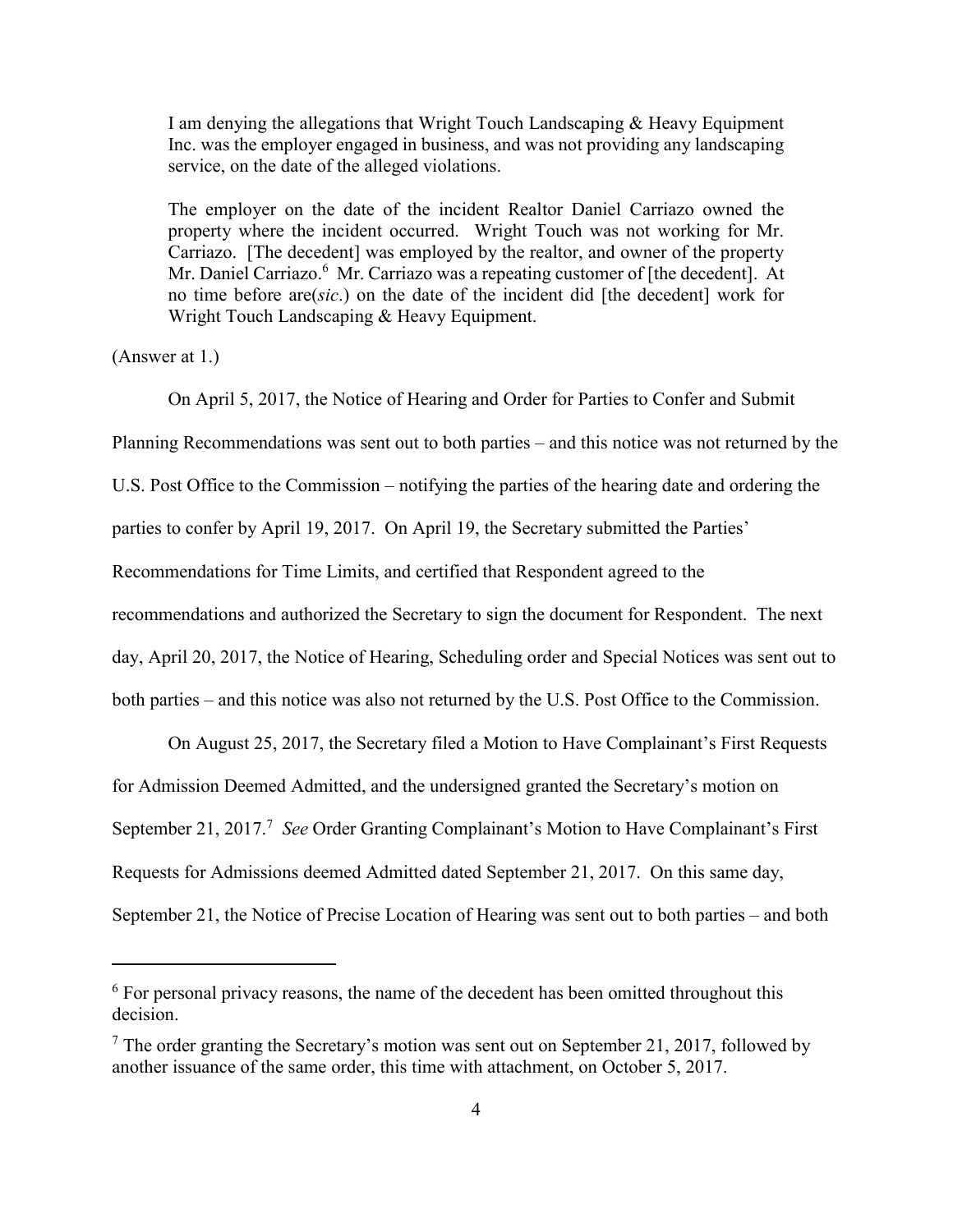this notice and the order issued this same day were not returned by the U.S. Post Office to the Commission.

On September 28, 2017, the Secretary submitted the Secretary's Pre-Hearing Statement. In this statement, the Secretary stated that despite numerous attempts at contact, Respondent had not returned telephone calls or letters since September 20, 2017.<sup>8</sup> (Sec'y Pre-Hr'g Statement at 1 n.1; Tr. at 7). The Secretary called Respondent, but could not leave a voicemail because the voicemail box was full. (Sec'y Pre-Hr'g Statement at 1 n.1; Tr. at 7). Because Respondent did not use electronic mail, the Secretary sent an overnight letter to Respondent regarding the Prehearing Statement and exhibits, and Respondent did not reply. (Sec'y Pre-Hr'g Statement at 1 n.1; Tr. at 7).

As the Secretary had not been in contact with Respondent, my office also attempted to contact Respondent on October 5, 2017; and again, on October 11, the night before the hearing, leaving voice messages each time regarding the hearing on October 12, 2017. Respondent, however, did not respond to the voicemails or appear at the hearing. (Tr. at 8.) As there is no evidence in this record that the U.S. Postal Service failed to properly fulfill its duties, it is presumed that Respondent received all mailings from my office. *Powell v. Commissioner*, 958 F.2d 53, 54 (4th Cir. 1992) (holding that, in the absence of evidence to the contrary, it is reasonable to presume that the United States Postal Service officials have properly discharged their duties). The undersigned holds Respondent responsible for its mail handling procedures.

 $8$  As noted in the September 21, 2017 order, Respondent had until this time been in contact with the Secretary regarding this matter.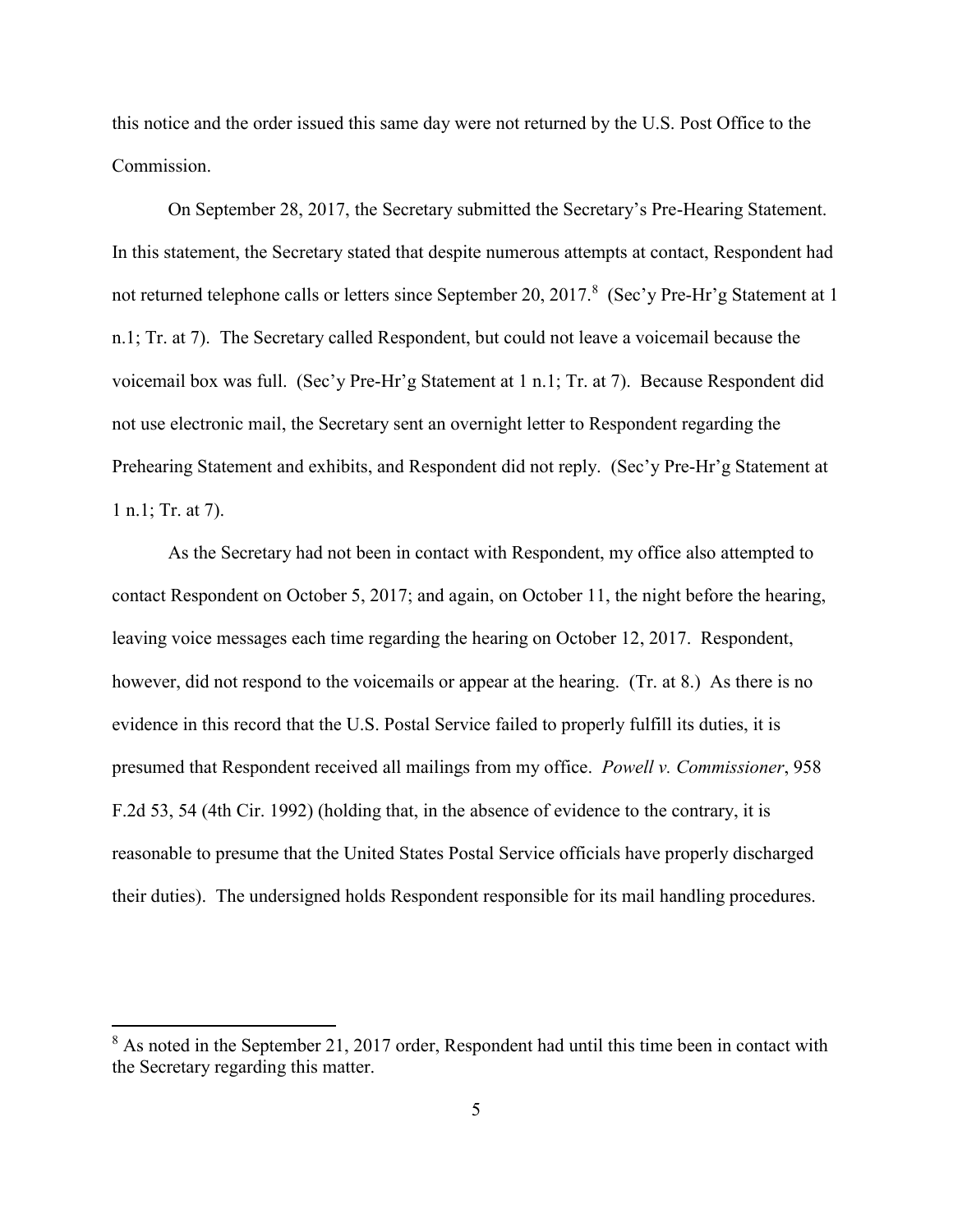*La.-Pac. Corp.*, 13 BNA OSHC 2020, 2021 (No. 86-1266, 1989) (holding that the Commission expects employers to maintain orderly procedures for handling important documents).

Accordingly, the hearing for this case took place as scheduled on October 12, 2017.<sup>9</sup> Respondent was not in attendance. (Tr. at 6-7). Counsel for the Secretary presented her case. Several exhibits were admitted into evidence at the hearing. (Tr. at 14, 16, 25, 38, 43, 64; Exs. C-2 through Ex. C-7.) Additionally, the Secretary's First Requests for Admissions, previously admitted under Commission Rule 54(b),<sup>10</sup> were read into the record. (Tr. at 65-68); *see also* "Order Granting Complainant's Motion to Have Complainant's First Requests for Admission Deemed Admitted Attachment A" dated September 21, 2017 (attachment sent out on October 5, 2017); Sec'y Pre-Hr'g Statement at 3-5. According to Commission Rule 54(c), these admissions

<sup>9</sup> Although the Commission recognizes the difficulties a *pro se* litigant may face when participating in the Commission's proceedings, the Commission still requires the *pro se* litigant to follow the rules and exercise reasonable diligence in the legal proceedings in which it is taking part. *Sealtite Corp*., 15 BNA OSHC 1130 (No. 88-1431, 1991); *Wentzell d/b/a N.E.E.T. Builders*, 16 BNA OSHC 1475, 1476 (No. 92-2696, 1993) (stating that "[a] *pro se* employer is required to exercise reasonable diligence… [they must] follow the rules and file responses to a judge's orders, or suffer the consequences…").

 $10$  Commission Rule 54(b) states in pertinent part:

*Response to requests.* Each matter is deemed admitted unless, within 30 days after service of the requests or within such shorter or longer time as the Commission or Judge may allow, the party to whom the requests are directed serves upon the requesting party a written answer specifically admitting or denying the matter involved in whole or in part, or asserting that it cannot be truthfully admitted or denied and setting forth in detail the reasons why this is so, or an objection, stating in detail the reasons therefor. The response shall be made under oath or affirmation and signed by the party or his representative.

<sup>29</sup> C.F.R. § 2200.54(b); *see also Samsonite Corp.*, 10 BNA OSHC 1583 (No. 79-5649, 1982) (discussing Federal Rule of Civil Procedure 36, "Requests for Admission," in context of Commission proceedings).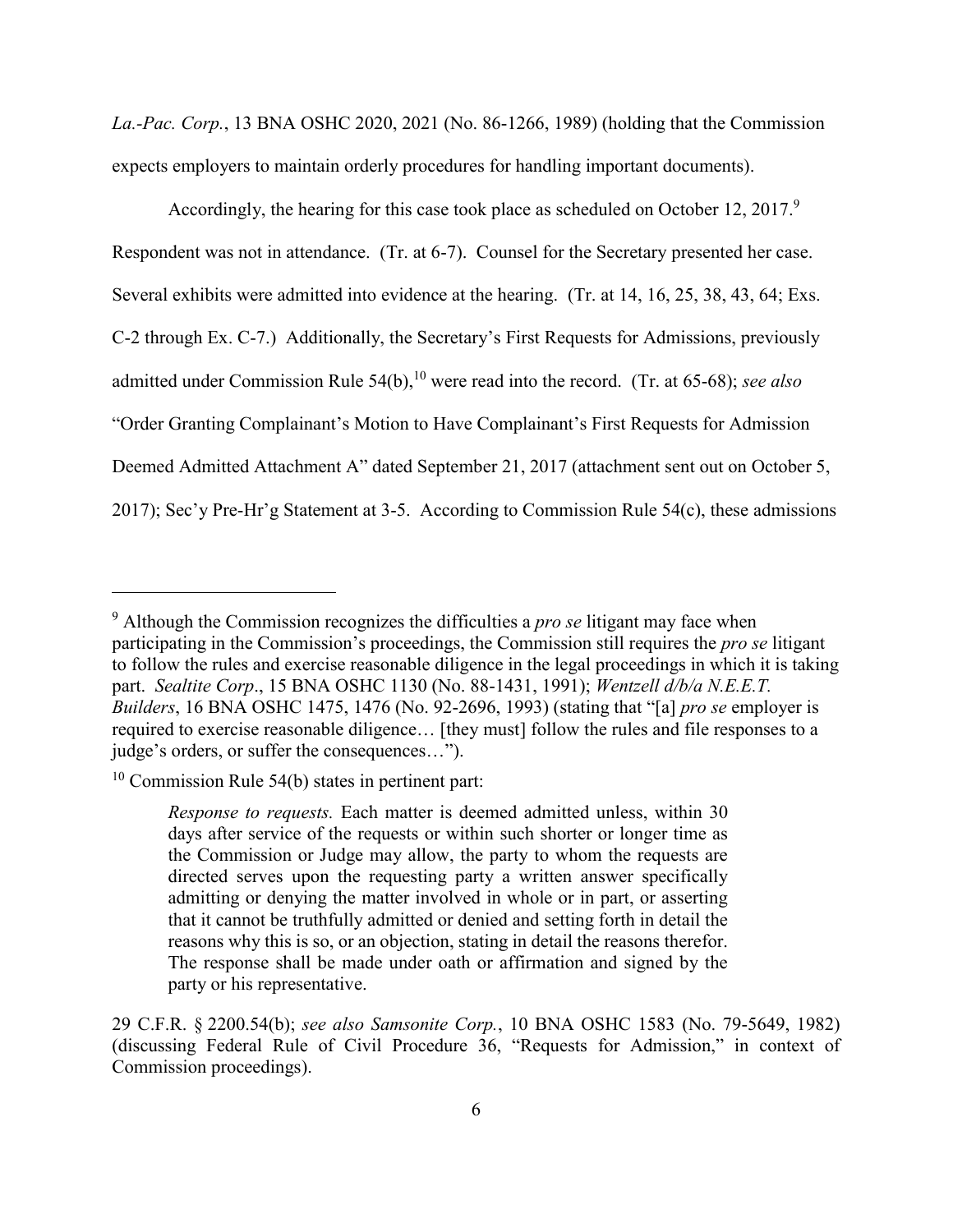are conclusively established in this matter.<sup>11</sup> 29 C.F.R.  $\S$  2200.54(c). These admissions are reproduced *infra*.

After the hearing, the Secretary served a copy of his post-hearing brief upon Respondent on November 30, 2017. Respondent neither offered any exhibits into the record nor filed a posthearing brief. Commission Rule 64 states that the failure of a party to appear at a hearing "may result in a decision against that party." 29 C.F.R. § 2200.64(a). A failure to appear may be excused where good cause is shown, but a request for reinstatement must be made within five days of the hearing. 29 C.F.R. § 2200.64(b). Respondent has made no such request. Despite the numerous attempts by both the Secretary and my office, Respondent effectively abandoned this case by not showing up to trial and by not communicating with my office since that time.

The evidence produced by the Secretary is therefore uncontested since Respondent failed to appear at the hearing, proffer any trial exhibits, or file any post-hearing brief.

## **ADMITTED FACTS**

The following facts are conclusively established for this matter:

1) On June 28th, 2016, Respondent's principal business activity included landscaping services.

 $11$  Commission Rule 54(c) explains what it means to have a matter deemed admitted:

<sup>(</sup>c) *Effect of admission.* Any matter admitted under this section is conclusively established unless the Judge or Commission on motion permits withdrawal or modification of the admission. Withdrawal or modification may be permitted when the presentation of the merits of the case will be subserved thereby, and the party who obtained the admission fails to satisfy the Commission or Judge that the withdrawal or modification will prejudice him in presenting his case or defense on the merits.

<sup>29</sup> C.F.R. § 2200.54(c)(emphasis added).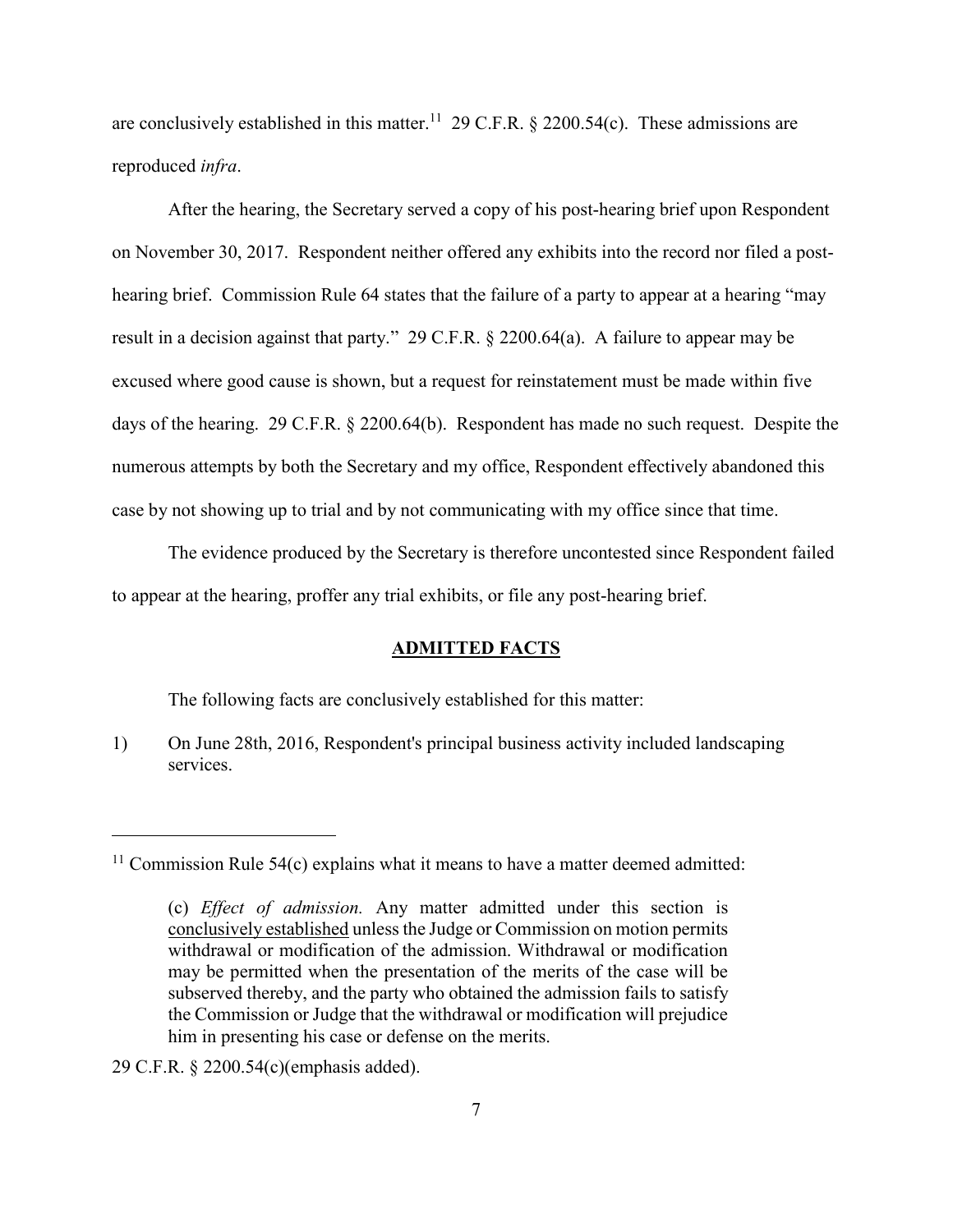- 2) On June 28th, 2016, Respondent's principal business activity included tree trimming services.
- 3) Princess Wright does not personally perform landscaping services for Wright Touch.
- 4) Princess Wright does not personally perform tree trimming services for Wright Touch.
- 5) Wright Touch solicits landscaping work from homeowners in the Miami, Florida and Broward area.
- 6) When a person hires Wright Touch to perform landscaping work, Princess Wright negotiates the details, including cost and scope of the landscaping work to be done.
- 7) On June 28th, 2016, Princess Wright was present at the work site.
- 8) As of June 28th, 2016, Respondent operated at least one vehicle that required the driver to hold a valid commercial driver license.
- 9) On June 28th, 2016, Princess Wright held a commercial driver license.
- 10) Princess Wright transported [the decedent] to the work site on June 28th, 2016.
- 11) On June 28th, 2016, [the decedent] was performing tree trimming work at the work site.
- 12) On June 28th, 2016, [the decedent] performed tree trimming work from Respondent's elevated truck-mounted bucket.
- 13) [The decedent] used the Respondent's truck-mounted bucket to access the roof at the work site.
- 14) On June 28th, 2016, [the decedent] did not use a body belt and lanyard at any time while in Respondent's truck-mounted bucket.
- 15) On June 28th, 2016, [the decedent] was in Respondent's truck-mounted bucket while it was elevated over four feet above the ground.
- 16) On June 28th, 2016, [the decedent] performed work from Respondent's truck mounted bucket while it was elevated over four feet above the ground.
- 17) On June 28th, 2016, Princess Wright knew that [the decedent] did not use a body belt and lanyard while using Respondent's truck-mounted bucket to access the roof and/or to trim trees at the work site.
- 18) On June 28th, 2016, [the decedent] performed tree trimming work while on the roof at the work site.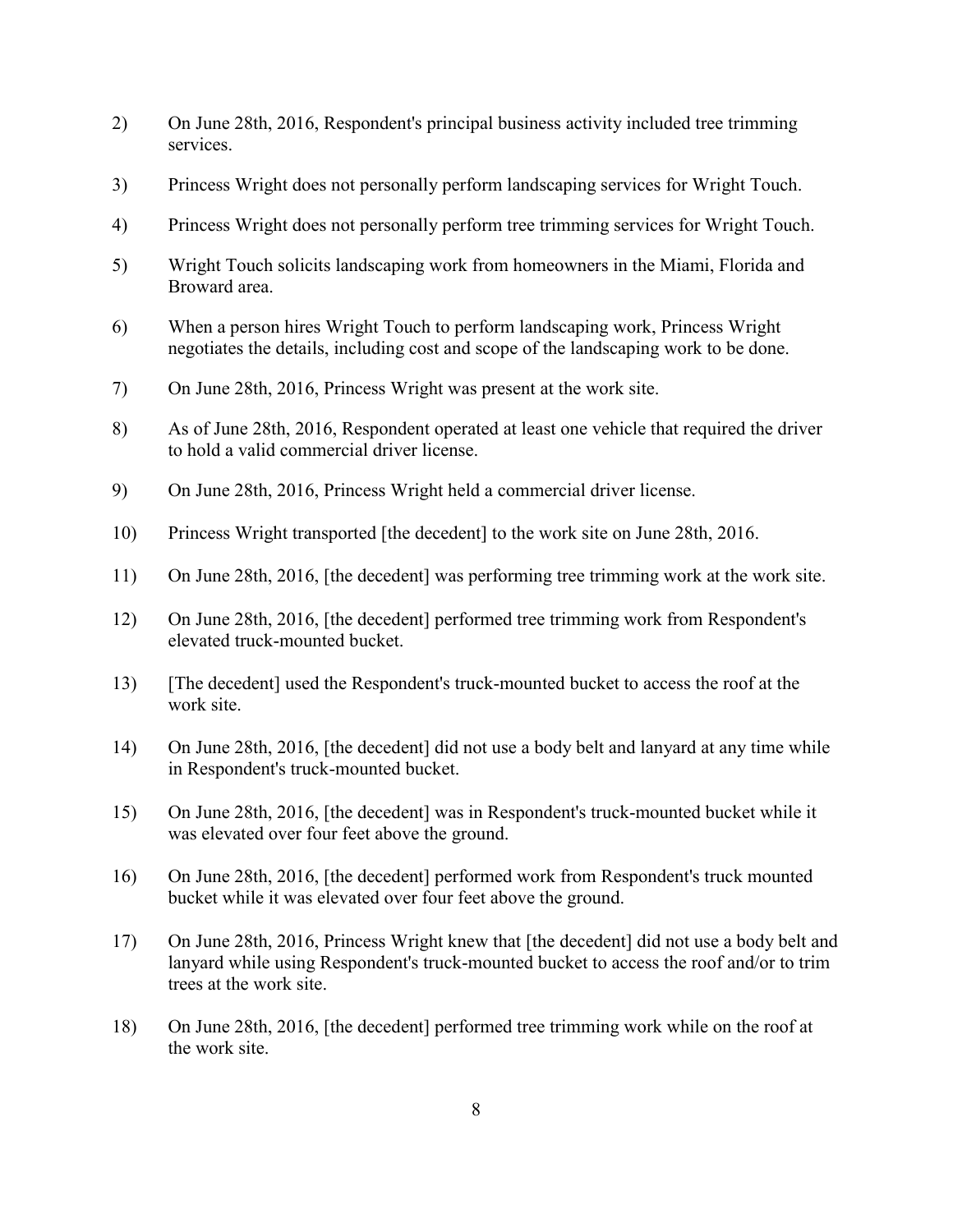- 19) On June 28th, 2016, Respondent did not provide [the decedent] with fall protection equipment while he performed his work activities while on the roof at the work site.
- 20) On June 28th, 2016, Princess Wright knew that [the decedent] was working from the roof at the work site without using fall protection.
- 21) On June 28th, 2016, [the decedent] stood at the edge of the roof at the work site while performing tree trimming.
- 22) On June 28th, 2016, [the decedent] stood within five feet of the edge of the roof at the work site while performing tree trimming.
- 23) On June 28th, 2016, Princess Wright knew that [the decedent] worked near the edge of the roof at the work site without using fall protection.
- 24) Respondent provided the necessary tools for [the decedent] to perform his work at the work site on June 28th, 2016.
- 25) On and before June 28th, 2016, Respondent paid [the decedent] to perform tree trimming work.

"Order Granting Complainant's Motion to Have Complainant's First Requests for Admission

Deemed Admitted Attachment A" dated September 21, 2017 (attachment sent out on October 5,

2017); Sec'y Pre-Hr'g Statement at 3-5; (Tr. at 66-68) (reading admissions into the record).

### **BACKGROUND & FINDINGS OF FACT**

Ms. Princess Wright owns Wright Touch, a small landscaping and tree-trimming company. To obtain business, Ms. Wright drives out into the community in the company vehicle and solicits individual homeowners for landscaping and tree-trimming work. Ms. Wright presents a business card to the individual homeowner and negotiates the terms of the project with the homeowner. Ms. Wright does not perform the work herself, instead she hires workers to perform the work. Once the landscaping or tree-trimming job is completed by these workers, Ms. Wright collects payment from the homeowner and then pays the workers, keeping a portion for herself.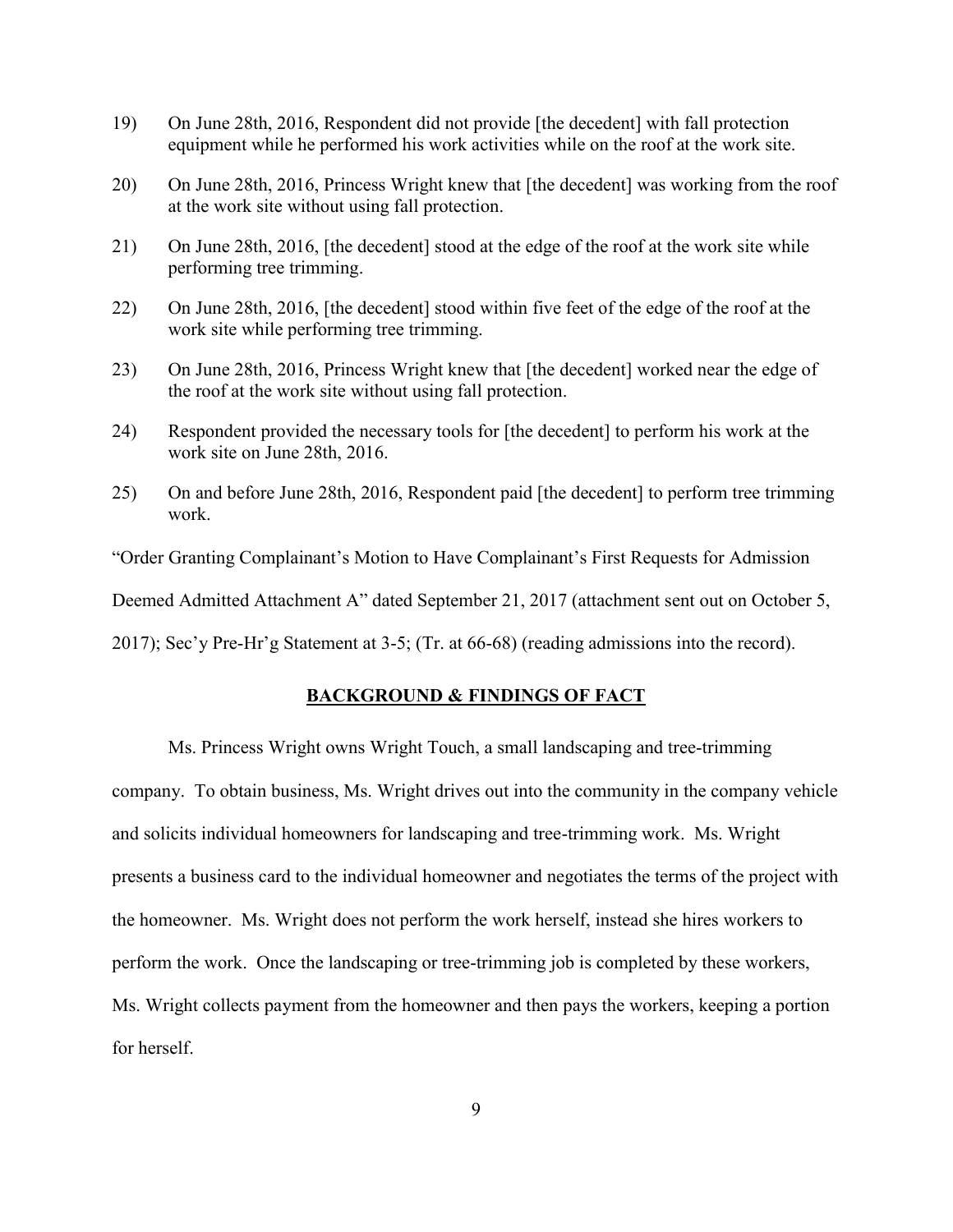#### *The OSHA Investigation*

On or around September 13, 2016, OSHA received a referral regarding the decedent's accident on June 28, 2016, from the Miami Police Department. (Tr. at 29-30; Citation at 9 (beginning date of OSHA inspection).) Prior to receiving this referral in September from the Miami Police Department, OSHA had not received notice from Respondent of the decedent's incident in June. (Tr. at 30.) At the beginning of OSHA's investigation, Compliance Officer Juan Roa held an opening conference with Ms. Wright at her residence, having identified Respondent as the employer by speaking with the homicide detective involved with referral. (Tr. at 30.) During this opening conference, Ms. Wright told CO Roa that the decedent was not her employee. (Tr. at 31.) CO Roa, however, learned that Ms. Wright had driven the decedent to the worksite, had provided the decedent with "utilities," and had paid the decedent for "the service that had been rendered." (Tr. at 31.)

During the OSHA investigation, CO Roa interviewed and took statements from Ms. Wright and Mr. Jack Davis, the other worker on the worksite on the day of the incident. (Tr. at 35, 39, 58; Exs. C-2, C-5); *Beta Constr. Co.*, 16 BNA OSHC 1435, 1441-1442 (No. 91-102, 1993) (noting that out-of-court, contemporaneous statements made by the employee to the OSHA compliance officer during the OSHA investigation are admissible and can be given weight to the extent that they are reliable).<sup>12</sup> Through these interviews, CO Roa determined that

 $12$  On September 29, 2016, Mr. Davis signed the statement he gave to CO Roa. (Tr. at 40; Ex. C-5.) About a month later, on October 31, 2016, CO Roa called Mr. Davis to ask him a follow up question. (Tr. at 42.) CO Roa wrote down, "There was no harness on his back when he came off the house from the bucket truck," on the bottom of the statement. (Tr. at 41-42.) CO Roa read this statement back to Mr. Davis over the phone and asked him whether it was accurate. (Tr. at 42-43.) CO Roa testified that Mr. Davis told him over the phone that the statement was accurate.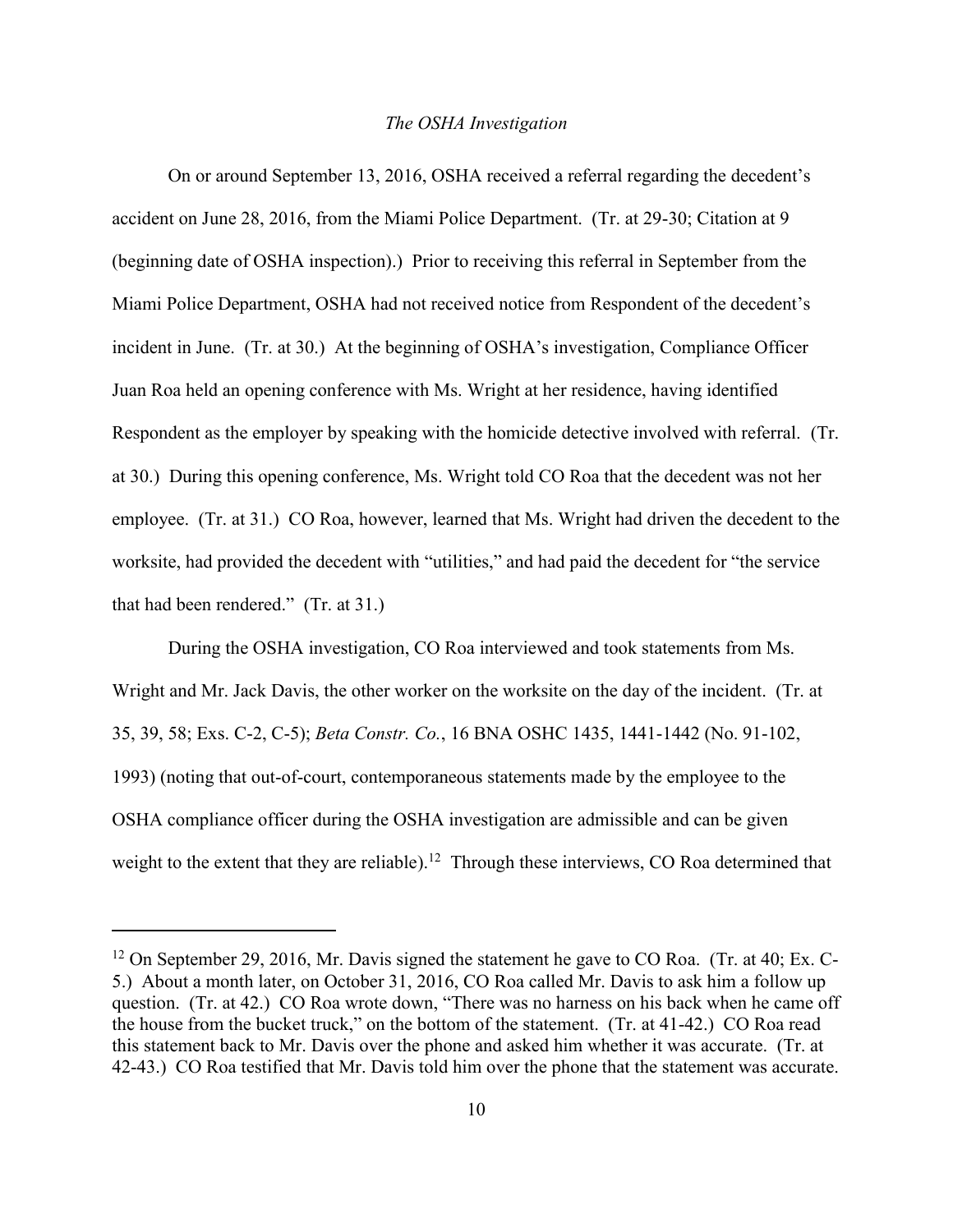the decedent had been working on a residential roof, trimming trees and "cleaning out branches," "without any type of fall protection, with no harness, or lanyard, or tied off to anything." (Tr. at 35.)

### *The Worksite*

CO Roa visited the worksite, a one-story residence with tall oak trees surrounding it. (Tr. at 31); *see* Ex. C-6 (pictures of the worksite). CO Roa determined, by using a measuring tape, that the distance from the eaves of the roof (the lowest point of the roof) to the ground was nine feet eight inches. (Tr. at 32-34.) Ms. Wright told CO Roa that she personally "elevated [the decedent] to the roof with an aerial lift." (Tr. at 35.) Ms. Wright also told CO Roa that the decedent had not used a lanyard while working. (Tr. at 35.) According to CO Roa, Mr. Davis was at ground level and did not engage in any activity in the bucket or on the roof. (Tr. at 56- 57.)

The project at issue in this case began when Ms. Wright approached homeowner Daniel Carriazo in front of Mr. Carriazo's home.<sup>13</sup> (Tr. at 10.) Mr. Carriazo testified that Ms. Wright told him that her company had been working on another project in the area but that it fell through, and she asked Mr. Carriazo whether he was interested in landscaping or tree-trimming work. (Tr. at 10.) She presented her business card to him, which had Respondent's name and contact information on it. (Tr. at 12-14; Ex. C-3.) Mr. Carriazo testified that the decedent was

<sup>(</sup>Tr. at 42.) There is no signature or further notation from Mr. Davis near this additional sentence on the bottom of the statement. (Tr. at 42; Ex. C-5.)

Ms. Wright reviewed and signed the statement she gave to CO Roa, who wrote down what Ms. Wright said, on November 16, 2016. (Tr. at 57-60; Ex. C-2.)

<sup>&</sup>lt;sup>13</sup> The worksite was located at: 8605 Southwest 107 Street, Miami, Florida, 33156. (Tr. at 16.)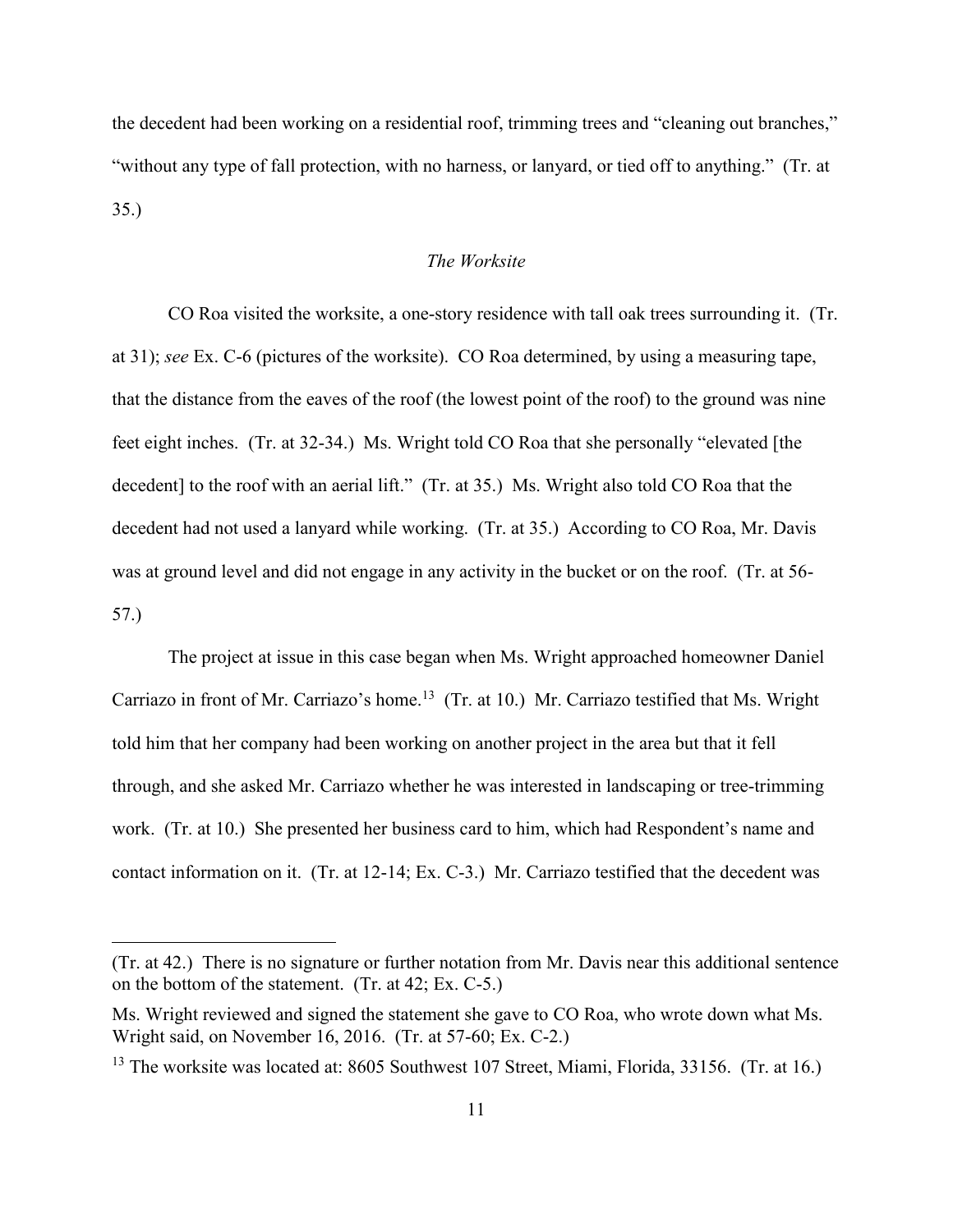standing with Ms. Wright during this conversation. (Tr. at 11.) Ms. Wright and Mr. Carriazo negotiated a deal which entailed trimming oak trees, "trimmed them, and cleaned them up and thinned them out," on Mr. Carriazo's property in exchange for \$650. (Tr. at 14, 18, 63; Ex. C-2 at 5.) Mr. Carriazo testified that before this moment, he had never met the decedent. (Tr. at 11- 12.)

# *The Workers*

The decedent, according to his wife's testimony, had performed work for Ms. Wright in the past. (Tr. at 20.) The decedent's wife testified that her "son-in-law's cousin" knew Ms. Wright, knew that the decedent "needed work," and so connected Ms. Wright and the decedent. (Tr. at 20.) According to his wife, the decedent did not solicit his own landscaping jobs, did not own his own business, did not own tree-trimming or landscaping tools, and did not have his own transportation. (Tr. at 20-21.) Ms. Wright would provide the decedent transportation to the worksites as well as the tools to perform the work she told him to do.<sup>14</sup> (Tr. at 21.) The decedent's wife testified that Ms. Wright would call their home in the morning to arrange the time at which Ms. Wright would pick up the decedent to go to work. (Tr. at 21.) One time, according to the decedent's wife, Ms. Wright told her to tell the decedent to be ready to be picked up at  $10a.m.<sup>15</sup>$  (Tr. at 21.)

<sup>&</sup>lt;sup>14</sup> Ms. Wright, however, admitted that she did not provide fall protection equipment to the decedent at the worksite on the day of the incident. (Admission at ¶ 19; Tr. at 67-68.)

<sup>&</sup>lt;sup>15</sup> The decedent's wife also testified that the she had a "Wright Touch tree-trimming  $T\text{-}shirt$ " that had Respondent's contact information and a license number on it. (Tr. at 22-23; Ex. C-4.) She testified that her husband never wore the T-shirt because it did not fit him, but he kept it in his bag. (Tr. 23-24.) She testified that Ms. Wright gave the decedent the T-shirt and that "they're supposed to have on T-shirts to match the company they work for to let people know that he's working for that company." (Tr. at 24.) The undersigned notes that the license number (License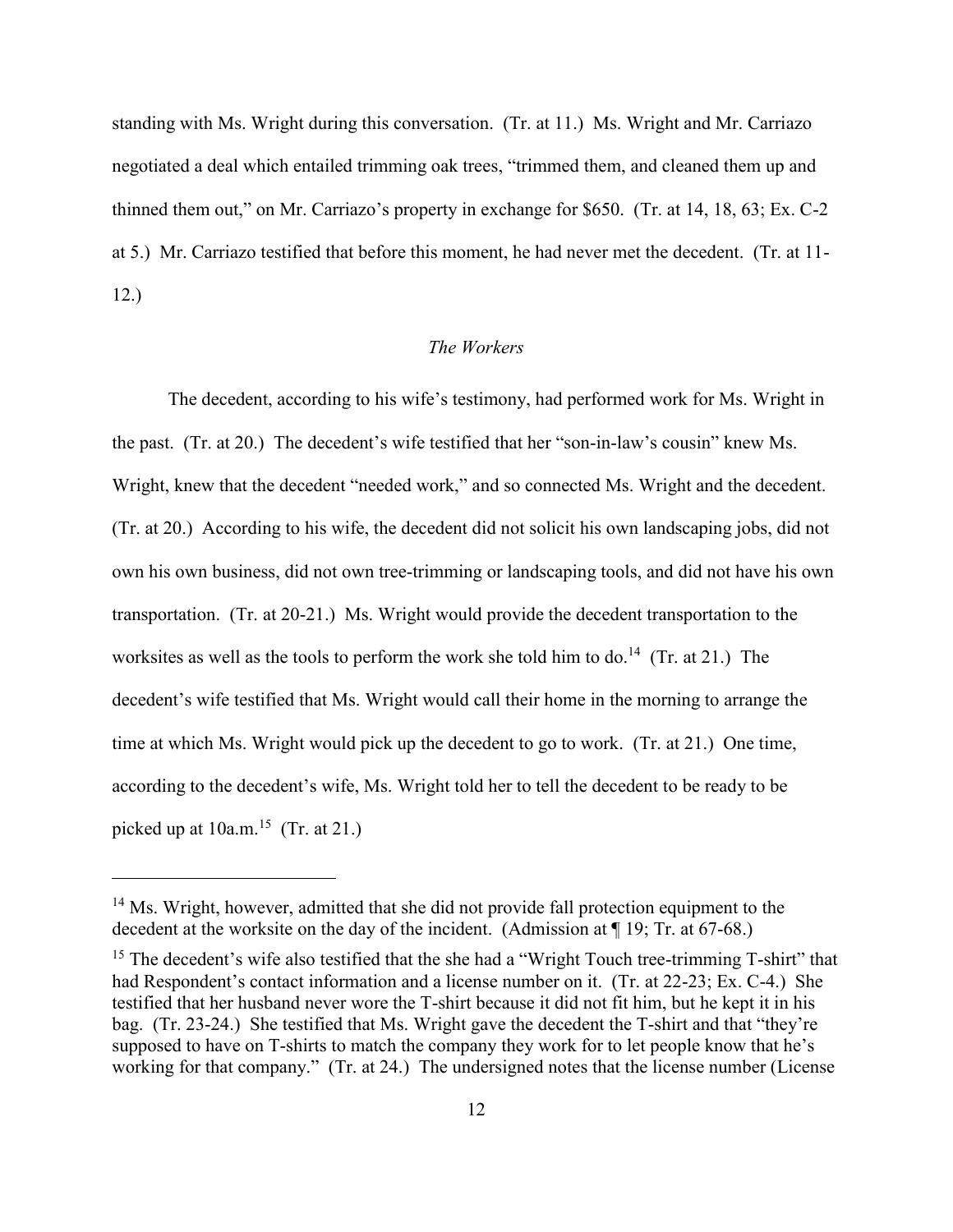Mr. Davis told CO Roa that he (Davis) had worked for Ms. Wright "about eight times in a month." (Tr. at 40-41.) Mr. Davis said that he was on the worksite all day on the day of the incident, and that Ms. Wright paid him for the work he did on the day of the day of the incident, as she did for the other jobs he performed for her. (Tr. at 41.)

### *The Aerial Lift*

Respondent owned a truck-mounted aerial lift to perform its services. (Tr. at 36, 55; Ex. C-7.) Ms. Wright communicated to CO Roa that the truck was hers, and the truck has a "Wright Touch Tree Service" sign on it. (Tr. at 36; Ex. C-7.) Ms. Wright told CO Roa that Respondent utilized this truck on the worksite on the day of the incident. (Tr. at 37.) This truck was manufactured in Elizabethtown, Kentucky. (Tr. at 37; Ex. C-7 at 2.) This truck was the only truck with an arm attached to it on the worksite on the day of the incident; the only other truck on the worksite that day was a pick-up truck. (Tr. at 38.) Mr. Carriazo testified that Respondent drove a truck, that had Respondent's name on it, onto his property, through his side gate, and into his backyard. (Tr. at 15-16; Ex. C-6.) The term "bucket" is used in Ms. Wright's statement as well as within her Admissions as the "truck-mounted bucket." *See, e.g.*, ¶ 13 ("[The decedent] used the Respondent's truck-mounted bucket to access the roof at the work site.") The undersigned finds that the "bucket" referred to here is the elevated work platform that is attached to Respondent's aerial lift.

### *The Work Tasks*

<sup># 658116-0)</sup> on this T-shirt is the same as that on the business card and the sign on Respondent's truck. (Exs. C-3, 4, and 7.)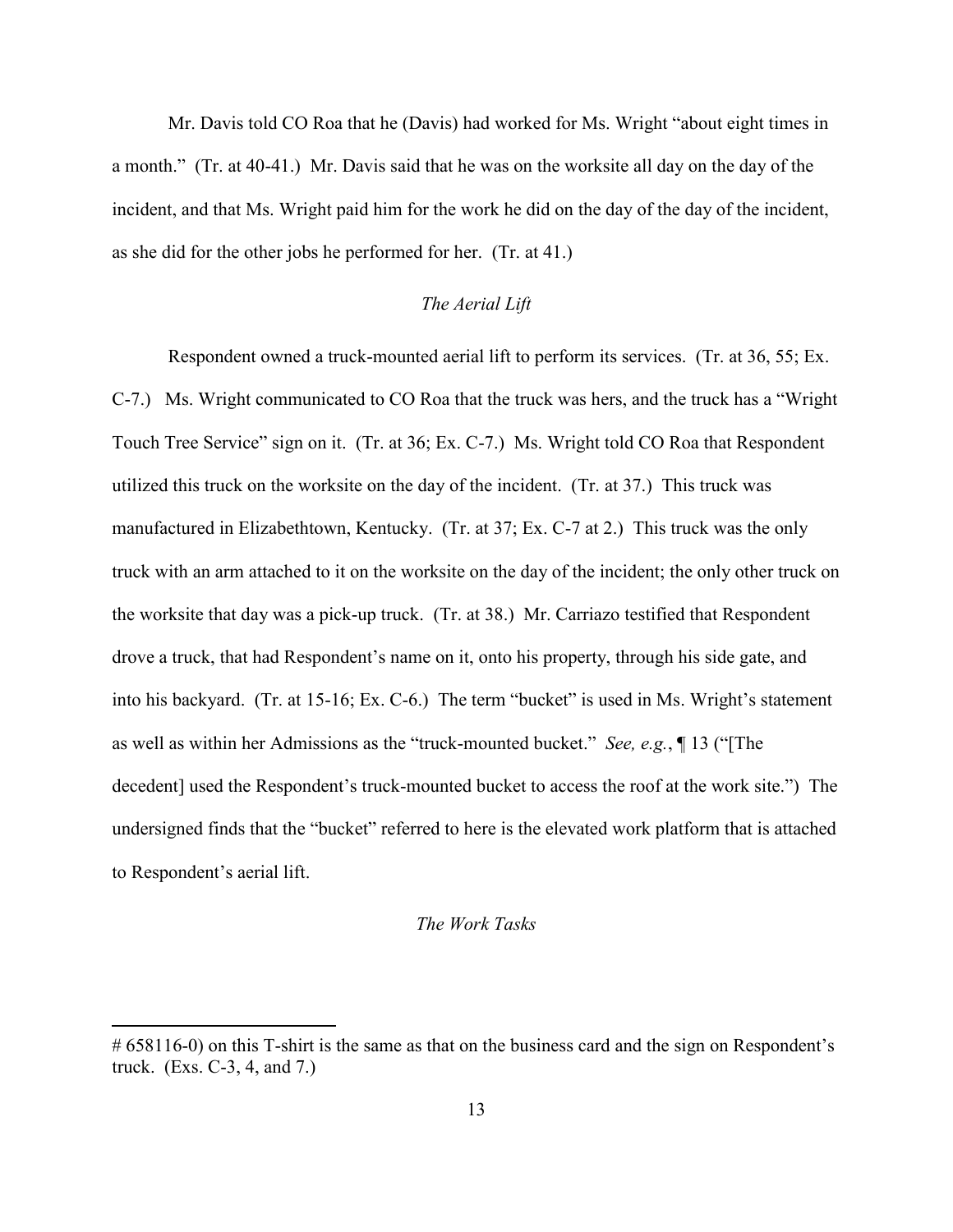Ms. Wright described the work that was performed at the worksite on the day of the incident. (Ex. C-2 at 2-3; Tr. at 61-62.) The decedent, Mr. Davis and Ms. Wright arrived at the worksite sometime between 11a.m. and 1p.m. (Ex. C-2 at 2; Tr. at 61.) The decedent used the "bucket," which was attached to the truck which was parked on the side of the house, to get on the roof. (Ex. C-2 at 2; Tr. at 61.) Ms. Wright told CO Roa that she herself elevated the decedent to the roof using the bucket of the aerial lift. (Tr. at 35.) The decedent then trimmed the trees in front of the house from the roof. (Ex. C-2 at 2; Tr. at 61.) Mr. Davis also used the bucket to get up on the roof at this time. (Ex. C-2 at 2; Tr. at 61.) Ms. Wright then left the worksite for about 20-30 minutes. (Ex. C-2 at 2; Tr. at 61.) When she returned, the decedent and Mr. Davis came down. Ms. Wright stated that she did not see the decedent or Mr. Davis "tied off to anything while they were on the roof." (Ex. C-2 at 2; Tr. at 61.)

The decedent then used the bucket in front of the house to trim some trees by the house and by the driveway. (Ex. C-2 at 2-3; Tr. at 61.) He used a "pull saw," and while Ms. Wright stated that she thought the pull saw belonged to him, not remembering if he had used her "pruning saw," she later admitted to providing the necessary tools for the decedent to perform his work that day. (Ex. C-2 at 3; Tr. at 61; Admissions at  $\P$  24.) The decedent also trimmed trees from the bucket away from a black awning in the back yard. (Ex. C-2 at 3; Tr. at 62.) Ms. Wright stated that the decedent was in the bucket for "15 minutes maximum," and did not know "how he had to get up to trim the trees in the back." (Ex. C-2 at 3; Tr. at 62.) At this time, the decedent and Mr. Davis began cleaning up. They loaded the big branch debris in the truck. (Ex. C-2 at 3; Tr. at 62.) The decedent "got back on the truck to blow the awning off clean, which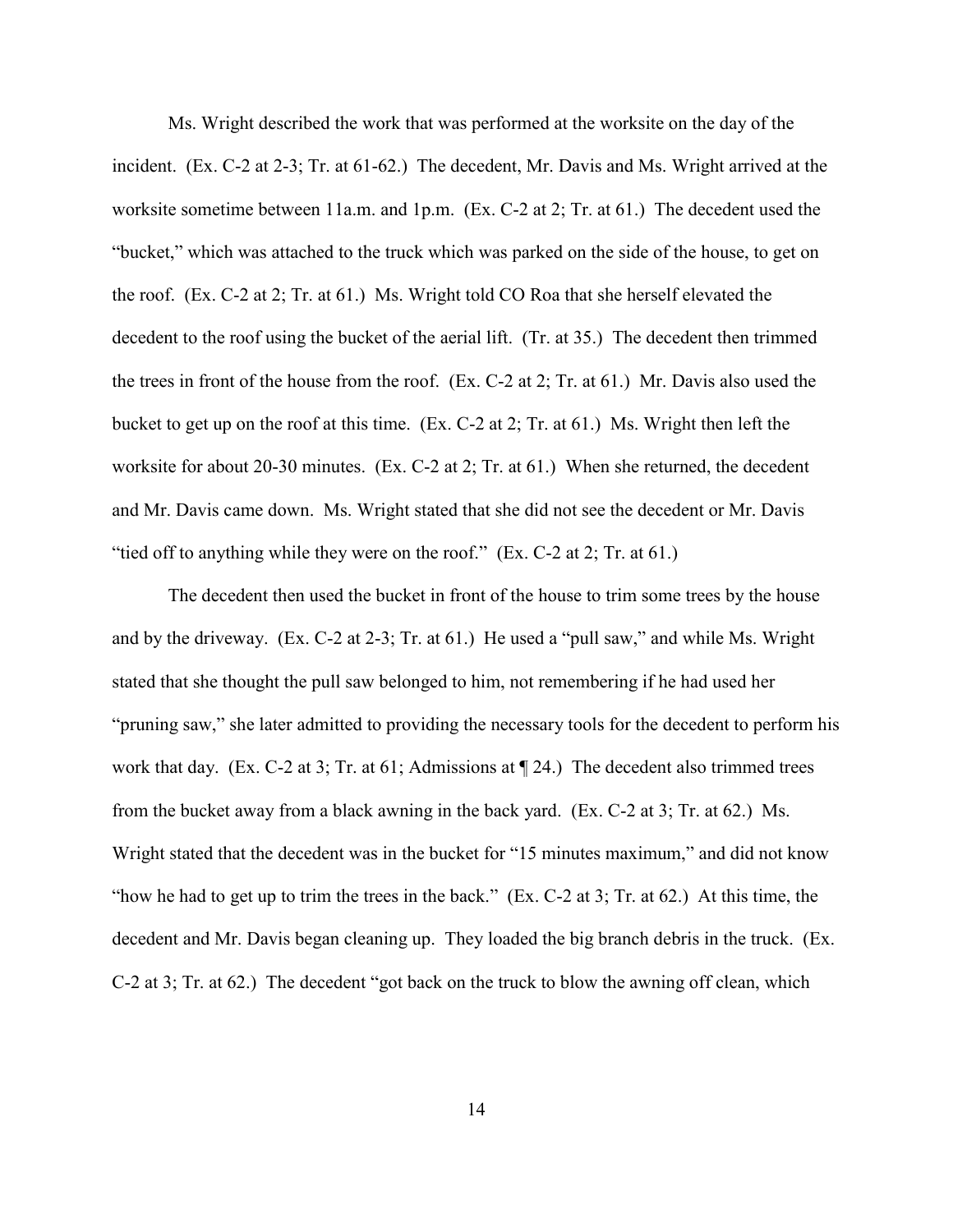took 5-7 minutes." (Ex. C-2 at 3; Tr. at 62.) Then the decedent "got back down, and they loaded up the truck with the debris that was left in the back."  $(Ex. C-2 at 3; Tr. at 62.)$ 

Notably, Ms. Wright stated the following: "[The decedent] did not have a harness on while he was on the roof. [The decedent] did not have a harness on while he was trimming the trees from the bucket truck." (Ex. C-2 at 3-4; Tr. at 62.)

## *The Incident*

Regarding the incident itself, the record contains circumstantial evidence. No one saw

what happened. Neither Ms. Wright nor Mr. Davis testified at the hearing. In her statement, Ms.

Wright stated:

[The decedent] and Jack stayed in the back to clean up, and I parked the truck in the front of the house. I was waiting for about 10 minutes, and finally I got out and I walked back. The gate was open, and I found [the decedent] by the corner of the post. His head was toward the gate and his legs toward the street. He was facing up. When I found him on the floor, he did not have a harness. I found [the decedent], and I went to get Jack, and I told him that [the decedent] was passed out. We came back and Jack stayed with [the decedent]. I ran to the front of the house and got the attention of the people inside. They did not speak English. I called 911 before I got Jack.

(Ex. C-2 at 4-5; Tr. at 62-63.) Mr. Davis stated: "I think he was on the truck because he had to cut two tree limbs in the front. That's after the truck had left out back and had gone to the front." (Ex. C-5; Tr. at 41.)

Mr. Carriazo also did not witness the accident. He testified that he had left his house and

returned to find his relative in the road in front of his home, waving him (Mr. Carriazo) down.

(Tr. at 17.) Mr. Carriazo testified that his relatives did not know what happened. (Tr. at 17.)

Ms. Wright was talking to Mr. Carriazo's relatives, who did not speak English, trying to get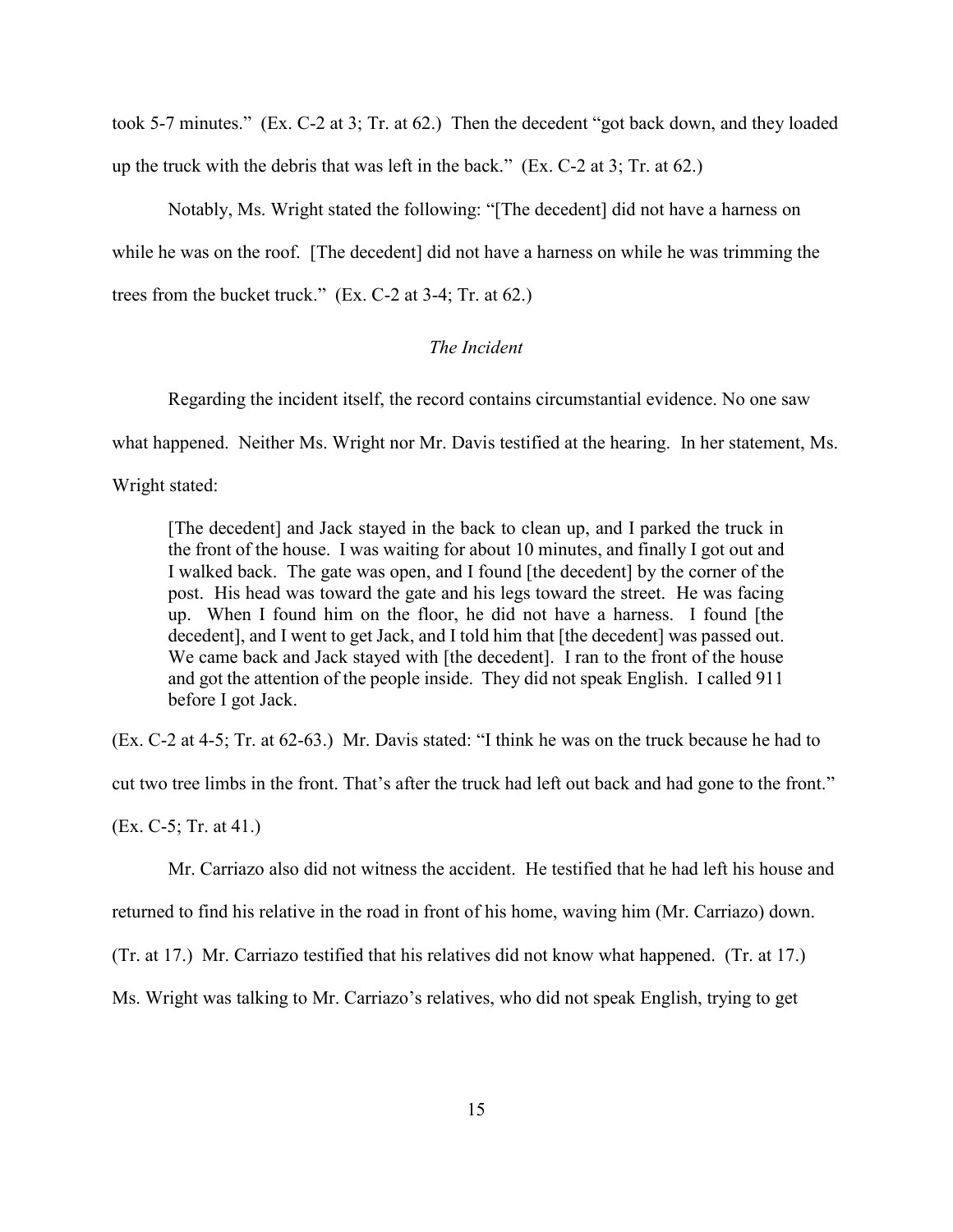towels. (Tr. at 17.) Mr. Carriazo sent his relatives inside his home and then went to find the

decedent. Mr. Carriazo stated that he found the decedent:

on the ground face up. He was trying to sit up and speaking. In my opinion, it didn't make sense what he was saying, but he was trying to get up, and I was telling him to relax. We got some towels. And by that time within seconds, I would say the police and the ambulance got there of me arriving there, probably 30 seconds, probably – maybe less.

(Tr. at 17-18.)

Ms. Wright stated that she called 911 on the worksite on the day of the incident. She told the operator that "[the decedent] was bleeding from the back of the head. The operator told me to get a towel. I ran inside the house, and I laid down to try to explain what was happening. I got up, and the owner of the house arrived, and I went up to him and told him what happened."

(Ex. C-2 at 5; Tr. at 63.) Ms. Wright further said:

Once the paramedics picked [the decedent] up and I saw a rock in the ground. The rock was about the size of a CD, and it was sticking out about one inch. I don't remember if the rock was smooth or jagged. The last time I saw him, he was trying to fix a Christmas light in the back of the house at ground level. [The decedent] told me that the owner was a repeat customer of his.

(Ex. C-2 at 6; Tr. at 63-64.)

At around 2 p.m., according to the decedent's wife, Ms. Wright called her from the decedent's cell phone. Ms. Wright told the decedent's wife that "he had an accident, and that he was on the ground, and paramedics and the police were there." (Tr. at 26.) The decedent's wife testified that she then spoke to "the officer," who told her that [the decedent] fell. He was on the ground, and they was transporting him to [the hospital]." (Tr. at 26.) The decedent was taken to the hospital on June 28, 2016, and never left the hospital. (Tr. at 26-27.)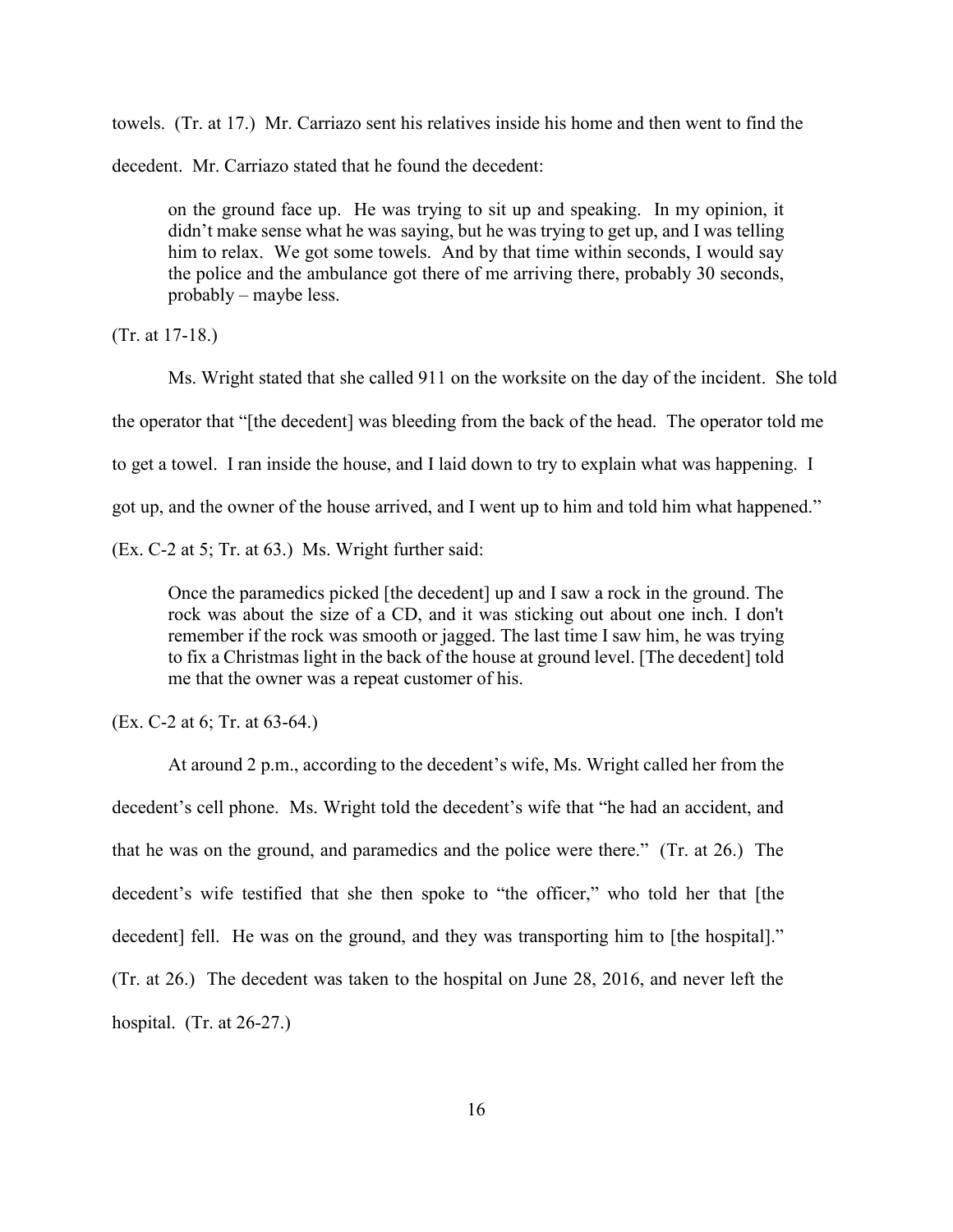After the accident, Ms. Wright stated that: "The owner of the house gave me the money for the job, and I gave some to the wife. The owner gave me \$650. I gave the wife \$150. I gave Jack \$100 or \$150. I kept \$300 because he owed me money." (Ex. C-2 at 5- 6; Tr. at 63.)

#### **DISCUSSION**

### *Was There an Employer/Employee Relationship?*

The OSH Act places duties on "employers" to protect the health and safety of "employees." 29 U.S.C. § 654(a). An employer is defined as "a person engaged in a business affecting commerce who has employees." 29 U.S.C. § 652(5). "Only an employer may be cited for a violation of the Act." *Allstate Painting & Contracting Co.*, 21 BNA OSHC 1033, 1035 (No. 97-1631, 2005) (consolidated) (*Allstate*). The Act requires each employer to comply with occupational safety and health standards and regulations promulgated under the OSH Act. *Id*. The Secretary has the burden of proving Respondent is the employer of at least one affected employee at the worksite. *Allstate*, 21 BNA OSHC at 1035; *Poughkeepsie Yacht Club, Inc.*, 7 BNA OSHC 1725, 1727 (No. 76-4026, 1979).

To determine whether the Secretary has established the existence of an employer employee relationship, the Commission relies upon an analysis of the factors elucidated in *Nationwide Mut. Ins. Co. v. Darden*, 503 U.S. 318, 322-23 (1992) (*Darden*). *See Sharon & Walter Constr., Inc.*, 23 BNA OSHC 1286, 1289 (No. 00-1402, 2010) (*S&W*). In *Darden,* the following factors are considered:

the skill required [for the job]; the source of the instrumentalities and tools; the location of the work; the duration of the relationship between the parties; whether the hiring party has the right to assign additional projects to the hired party; the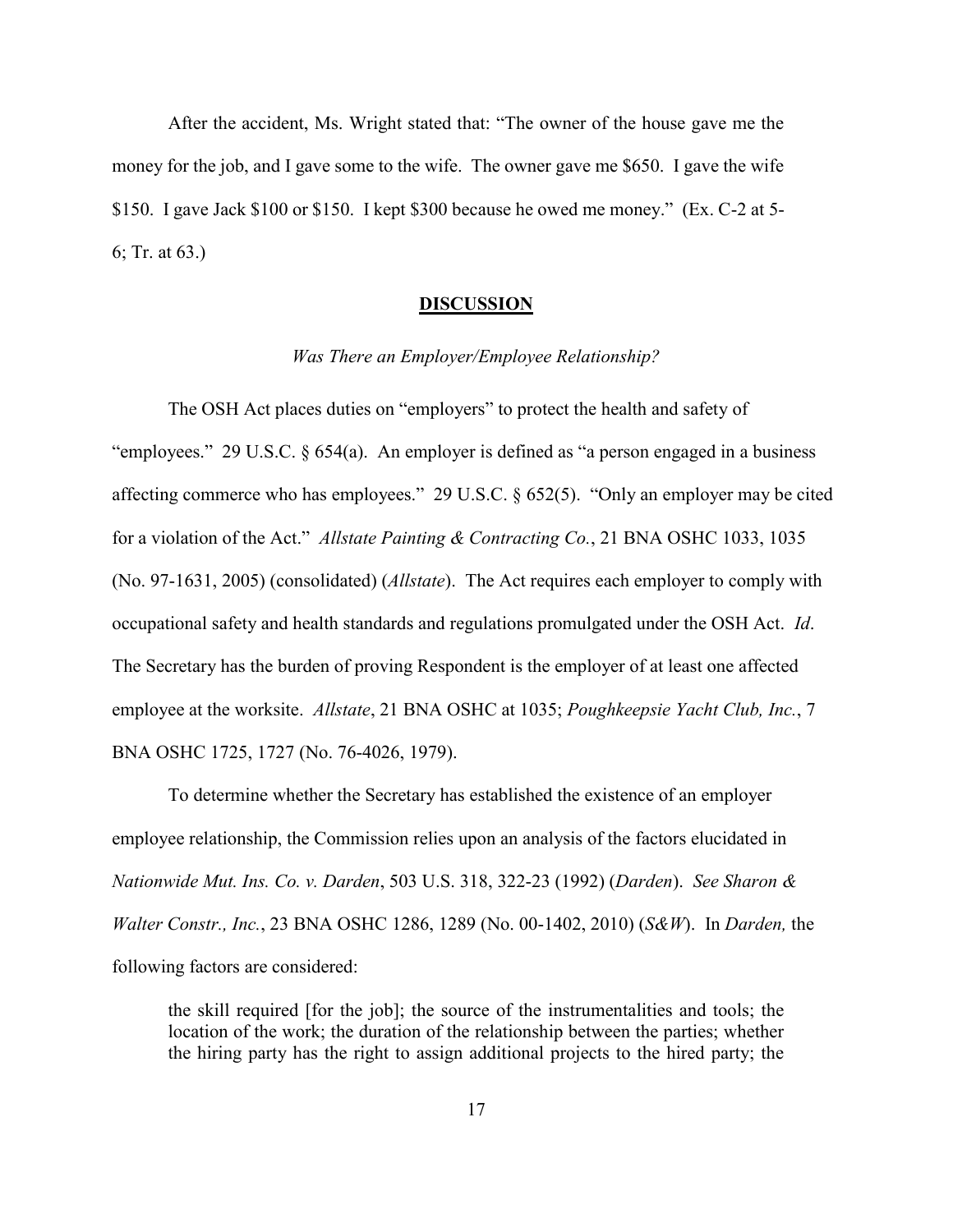extent of the hired party's discretion over when and how long to work, the method of payment; the hired party's role in hiring and paying assistants; whether the work is part of the regular business of the hiring party; whether the hiring party is in business; the provision of employee benefits and the tax treatment of the hired party.

*Darden*, 503 U.S. at 323-324 (citation omitted). When following *Darden*, the Commission emphasizes that the critical factor in the analysis is the "right to control the manner and means by which the product [was] accomplished." *S&W*, 23 BNA OSHC at 1289, quoting *Darden*, 503 U.S. at 323.

The record supports a finding that Respondent employed the decedent at the Miami residential worksite on June 28, 2016. Contrary to what Ms. Wright wrote in Respondent's Answer, Ms. Wright later admitted to facts that establish that the decedent was her employee on the day of the incident. For example, Ms. Wright owned the landscaping and tree-trimming company, and advertised its services and commercial license number using business cards and a sign on her truck that she owned. The decedent was given a T-shirt to wear with the purpose of identifying him as a representative of Wright Touch.<sup>16</sup>

Ms. Wright also controlled where and when the decedent would work. She would call the decedent the morning of and direct him to be ready to be picked up at a specific time to be transported to the worksite. Ms. Wright also negotiated the terms of the project with the homeowner, and then directed the decedent to perform those tasks. Ms. Wright also provided the tools with which the decedent used to perform those tasks. Finally, Ms. Wright paid the

 $16$  The undersigned finds it irrelevant that the decedent did not wear this T-shirt. The salient point is that Respondent gave the decedent the T-shirt with instructions to wear it. The record also establishes that the decedent stood with Ms. Wright while she presented her business card to the homeowner while introducing herself and the company; there is no evidence that the decedent represented to the homeowner that he (the decedent) was not associated with Respondent at that time.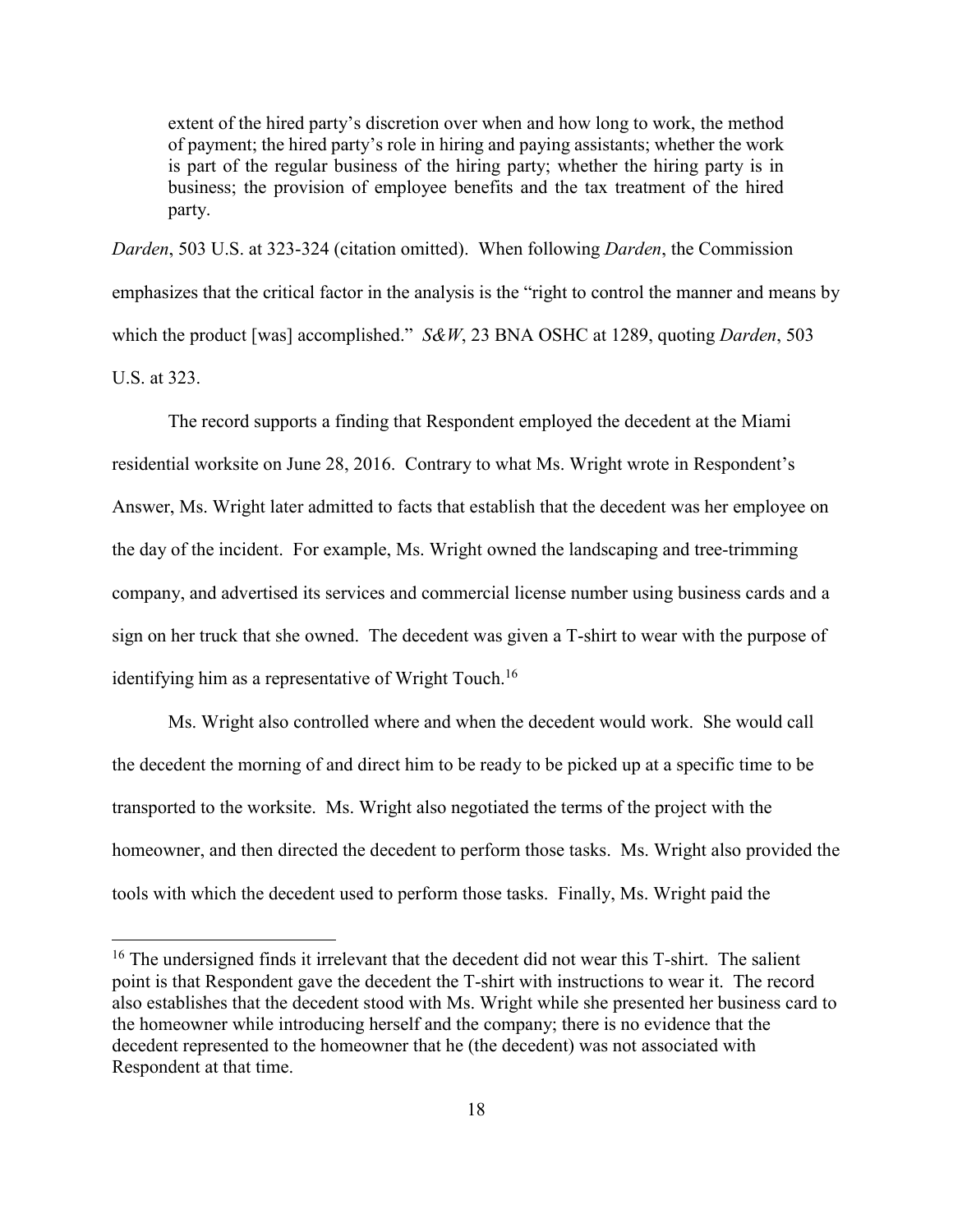decedent from the proceeds of the payment – which was issued to her – after the decedent performed the tasks.

Under these circumstances, the undersigned finds that Respondent employed the decedent, and therefore, Respondent was responsible for protecting the health and safety of the decedent at the Miami residential worksite on June 28, 2016.

### *Allegations*

To establish a prima facie case for the violation of an OSHA standard, the Secretary must show "(1) that the regulation applied; (2) that it was violated; (3) that an employee was exposed to the hazard that was created; and importantly, (4) that the employer 'knowingly disregarded' the Act's requirements." *ComTran Grp., Inc. v. U.S. Dep't of Labor*, 722 F.3d 1304, 1307 (11th Cir. 2013). A violation is "serious" if a substantial probability of death or serious physical harm could have resulted from the violative condition. 29 U.S.C.  $\S 666(k)$ .

While the record is unclear exactly how the decedent's incident occurred, the fall protection citation items are affirmed here because the record supports the finding that Respondent violated these standards before the incident even occurred. Regarding the reporting standard, the record also supports a finding that whatever caused the decedent's injury on the day of the incident was work-related.

### *Citation 1, Item 2: The Alleged Aerial Boom Fall Protection Violation*

For this citation item, the Secretary alleges a serious violation of 29 C.F.R.  $§ 1910.67(c)(2)(v)$ , which provides in pertinent part:

(c)(2) *Extensible and articulating boom platforms*. (v) A body belt shall be worn and a lanyard attached to the boom or basket when working from an aerial lift.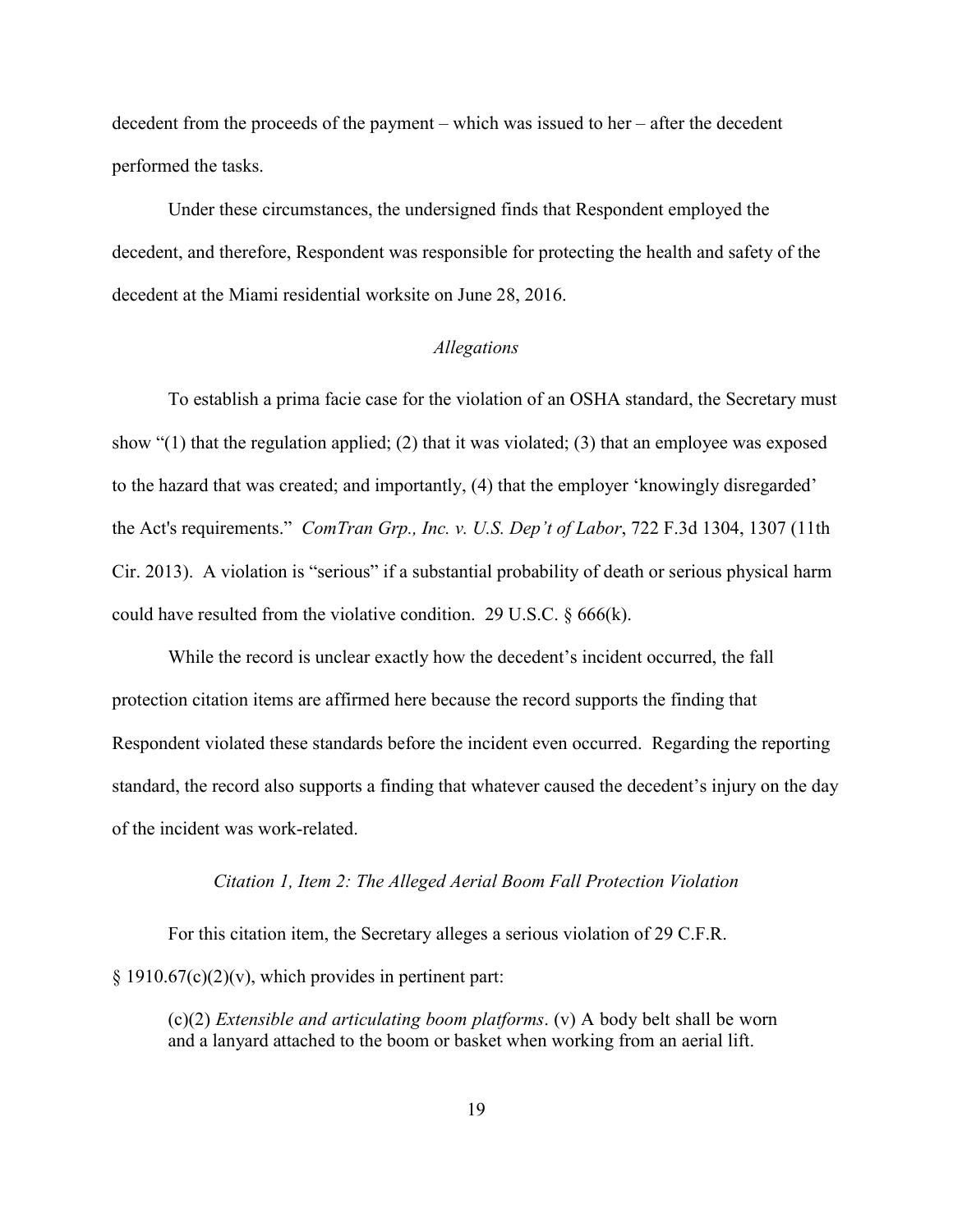29 C.F.R. § 1910.67(c)(2)(v). The definitions section of this cited standard explains that an aerial device is "any vehicle-mounted device, telescoping or articulating, which is used to position personnel." 29 C.F.R. § 1910.67(a)(1). An extensible boom platform is an aerial device (except ladders) with a telescopic or extensible boom." 29 C.F.R. § 1910.67(a)(4).

At the hearing, CO Roa explained that this "standard requires basically fall protection anytime you're working from a bucket truck … [because] an employee can be easily catapulted out with any sort of movement." (Tr. at 44-45.) CO Roa testified that Respondent was cited for a violation of this standard because Ms. Wright stated, in the interview, that the decedent did not use fall protection "in the bucket" while the decedent "had been in the bucket, you know, to cut the trees and to access the roof." (Tr.at 45-47.) CO Roa testified that Ms. Wright stated that she was "right there at the site, and  $\lceil \cdot \rceil$  watched  $\lceil \cdot \rceil$  the decedent get on and off." (Tr. at 46.)

The evidence supports the Secretary's allegations. To determine which standard applies, the Commission looks to the cited working conditions. *S. Pan Servs. Co.*, 25 BNA OSHC 1081, 1085 (No. 08-0866, 2014) *aff'd*, 685 F. App'x 692 (11th Cir. 2017) (unpublished). Respondent was performing tree-trimming work at a residential worksite. According to the homeowner, he contracted with Respondent to "clean up" the trees and to "thin them out." The undersigned finds this type of tree-trimming work is preventative in nature, so as to prevent damage to the residence. Preventative tree-trimming work is considered maintenance and therefore falls under the general industry standards in section 1910 instead of OSHA's construction standards in section 1926. *Consumers Power Co.*, 5 BNA OSHC 1423 (No. 11107, 1977). Additionally, Respondent's truck qualifies as an aerial lift because it has a structure mounted on it which was used to elevate the decedent into position to trim trees, and to lift him to the roof. The bucket is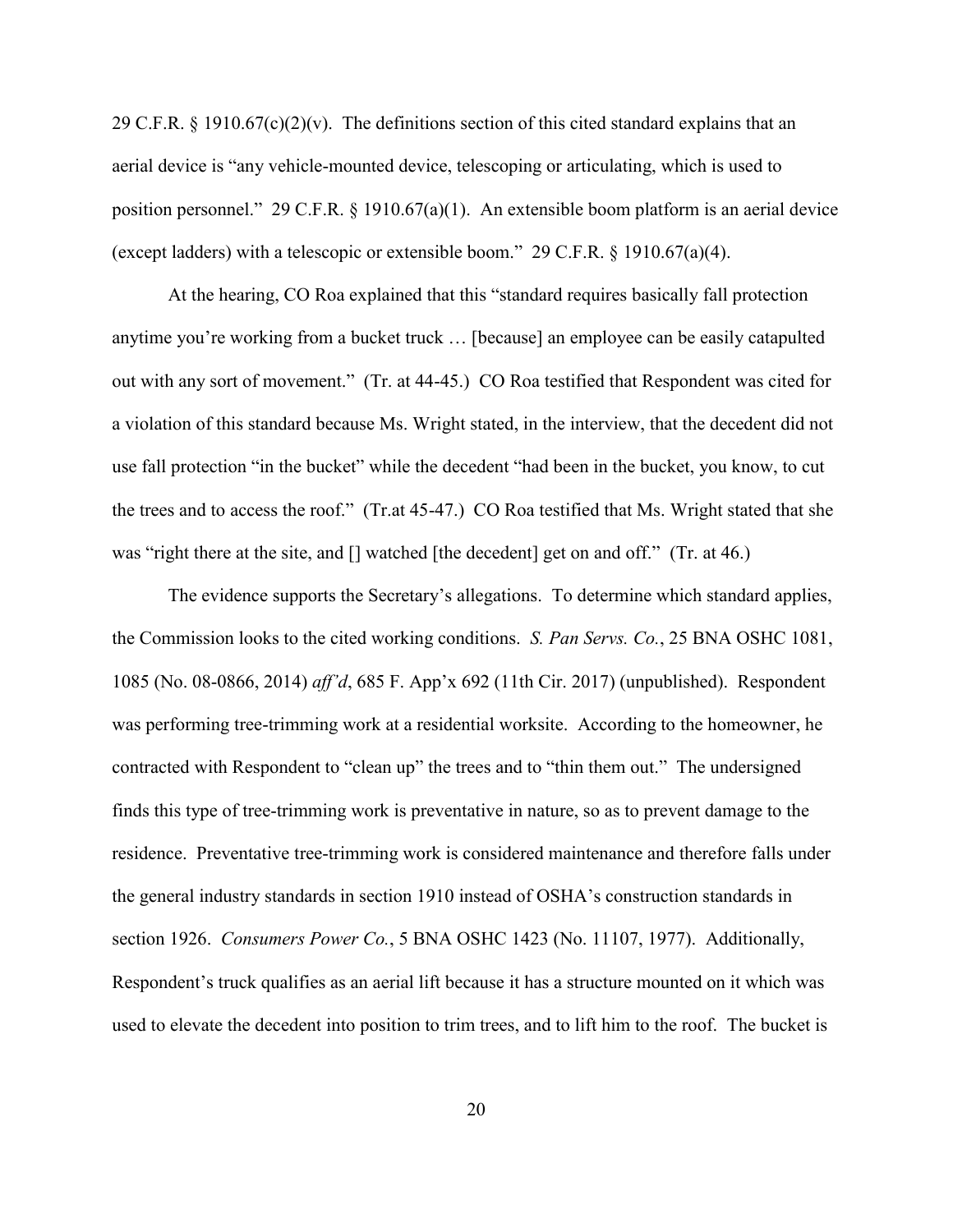found to be an extensible boom platform because the decedent stood in it while it transported him to his work tasks. The decedent worked trimming trees from the bucket. The cited standard applies.

Ms. Wright stated that the decedent did not wear any kind of harness while working from the bucket. Ms. Wright also admitted that she did not provide fall protection equipment to the decedent, even after providing other equipment for him to use while working from the bucket. The standard has been violated.

Ms. Wright stated that she personally operated the truck, lifting the decedent in the bucket up to the roof of the residence. Ms. Wright also stated that the decedent worked from the bucket, trimming trees, without a harness on. The Secretary has established exposure.

"Commission precedent holds[s] that a supervisor's knowledge is imputable to the employer." *Empire Roofing Co. Se., LLC,* 25 BNA OSHC 2221, 2222 (No. 13-1034, 2016) *aff'd*, *Empire Roofing Co. Se., LLC v. Occupational Safety & Health Review Comm'n*, No. 16- 17309, 2017 WL 4708162, at \*3 (11th Cir. Oct. 19, 2017) (unpublished). Both the worksite and Wright Touch's principal place of business, according to Ms. Wright's business card, are in Florida, which is located in the Eleventh Circuit. Therefore, the Eleventh Circuit would have jurisdiction over an appeal filed by either party.<sup>17</sup> *See* 29 U.S.C. § 660(a), (b). "Where it is highly probable that a Commission decision would be appealed to a particular circuit, the Commission has generally applied the precedent of that circuit in deciding the case—even though it may differ from the Commission's precedent." *Kerns Bros. Tree Serv.*, 18 BNA OSHC 2064, 2067 (No. 96-1719, 2000).

<sup>17</sup> Wright Touch could also seek review in the D.C. Circuit. *See* 29 U.S.C. § 660(a).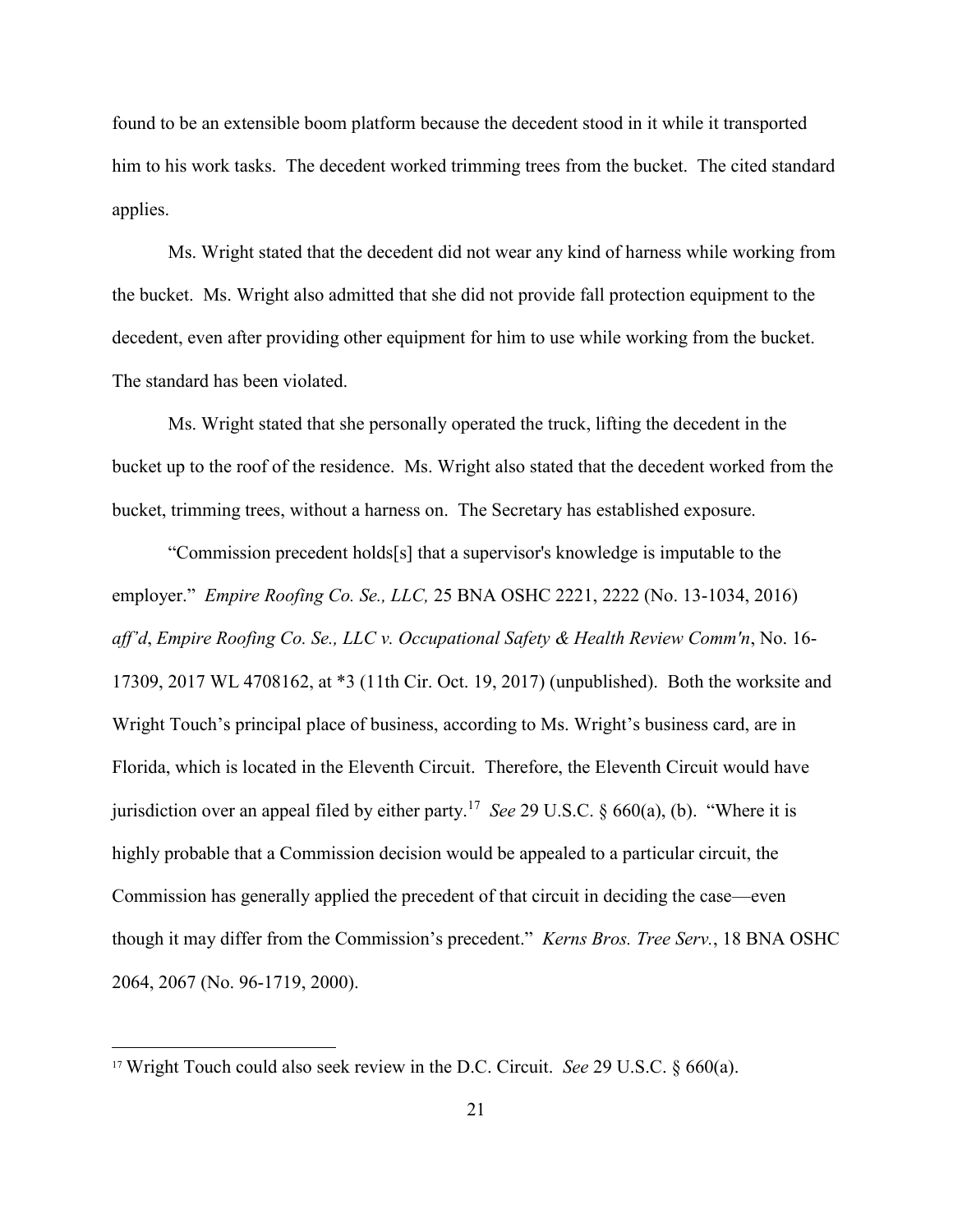The 11th Circuit has issued several recent decisions addressing knowledge of a supervisor in a Commission case. For example, in *ComTran*, the 11th Circuit held that the Secretary must do more than establish a "supervisor's knowledge of his own malfeasance" in order to prove the knowledge element of an OSHA violation. *Comtran*, 722 F.3d 1304. In such a situation, the supervisor's knowledge of his own misconduct is not imputable to the employer. *Id*. In *Quinlan v. Sec'y, U.S. Dep't of Labor*, 812 F.3d 832 (11th Cir. 2016), the 11th Circuit held that a "supervisor's knowledge of [a] subordinate employee's violative conduct could be imputed to his employer under [the OSH Act] when [the] supervisor himself was simultaneously involved in violative conduct." *Id*. at 832. These cases have slightly different factual scenarios than the one at issue here.

However, the recent *Empire Roofing Co. Se., LLC*, 2017 WL 4708162 (11th Cir. Oct. 19, 2017) (unpublished), is a case with similar facts to the case at issue: a supervisor operating an aerial lift, elevating his subordinates who failed to wear fall protection. *Empire Roofing Co. Se., LLC*, 2017 WL 4708162, at \*3. The supervisor knew that his subordinates were not wearing fall protection. *Empire Roofing Co. Se., LLC*, 2017 WL 4708162, at \*3. The 11th Circuit, expounding on *ComTran* and *Quinlan*, held that this situation was a "classic situation" of supervisor knowledge properly imputable to the employer:

'The classic situation in which knowledge of a supervisor is imputed to an employer is when the supervisor is on the scene looking on, sees the subordinate employee violating a safety rule, knows there is such a violation, but nonetheless allows it to continue.' *Quinlan v. Sec'y, U.S. Dep't of Labor*, 812 F.3d 832, 841 (11th Cir. 2016). Thus, in the "ordinary case"  $-$  in which the Secretary proves that a supervisor had actual or constructive knowledge of a subordinate employee's violation — the general rule is that the knowledge of the supervisor is imputed to the employer. *ComTran*, 722 F.3d at 1307–08 & n.2.

*Empire Roofing Co. Se., LLC*, 2017 WL 4708162, at \*3.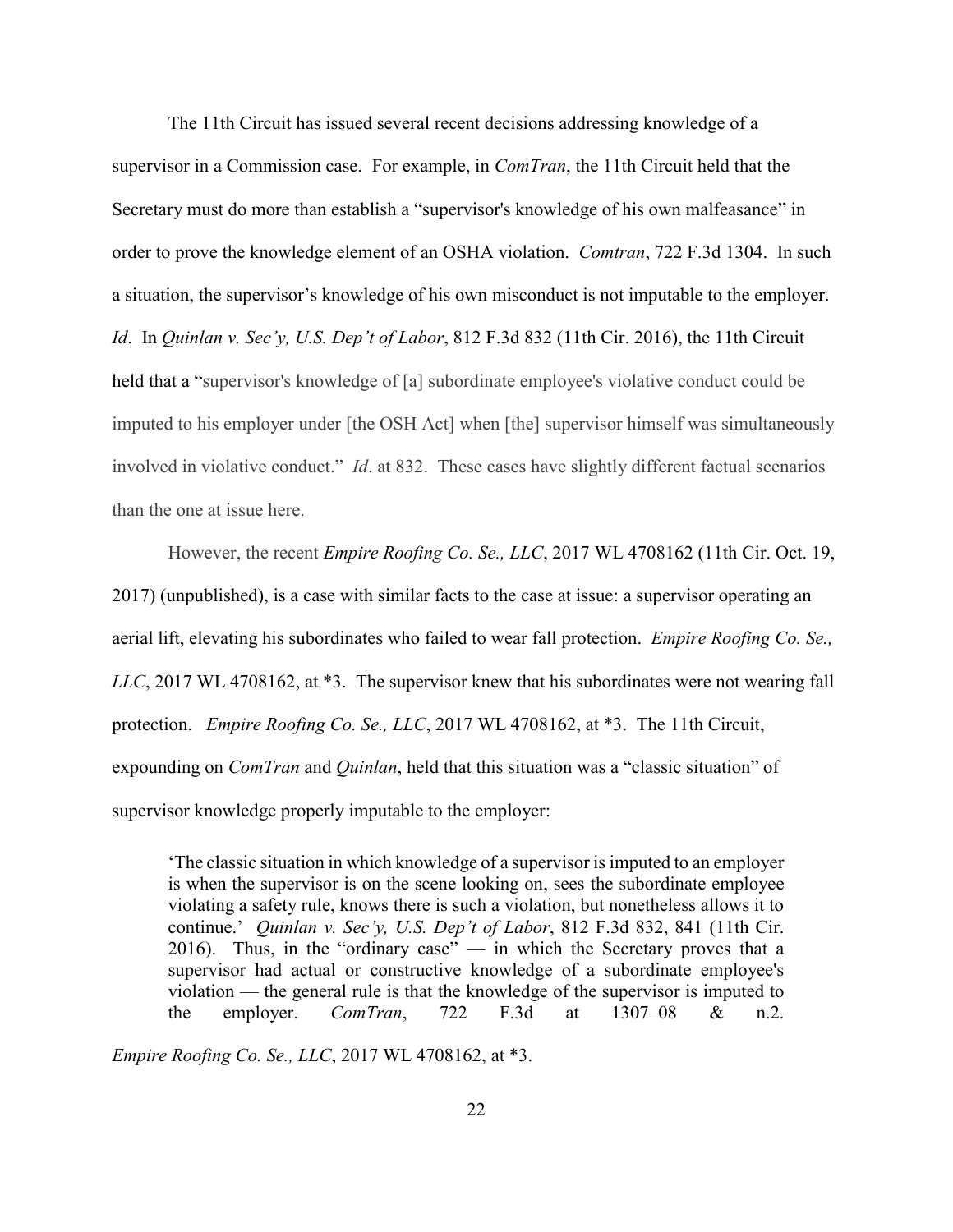Here, Ms. Wright, the supervisor, admitted to knowing that the decedent did not wear fall protection while he worked from the aerial lift bucket; and, Ms. Wright stated that she elevated the bucket with the decedent in it, while he was not wearing fall protection. The undersigned finds that this situation is analogous to the "classic situation" of the supervisor "looking on," while the subordinate worked without fall protection in the bucket of an aerial lift. *Quinlan*, 812 F.3d at 841; *see also Phoenix Roofing, Inc.*, 17 BNA OSHC 1076, 1079 (No. 90-2148, 1995) ("Employer knowledge is established by a showing of employer awareness of the physical conditions constituting the violation"), *aff'd,* 79 F.3d 1146 (5th Cir. 1996) (unpublished). The Secretary has established actual knowledge. The alleged violation is affirmed.

CO Roa testified that the violation was characterized as serious because a fall from the bucket of an aerial lift could cause the employee to "break their bones and/or death." (Tr. at 46.) This testimony establishes that death or serious physical harm could result from the decedent not wearing fall protection while working from the bucket.

This violation is affirmed as serious.

### *Citation 1, Item 3: The Alleged Roof Fall Protection Violation*

The Secretary alleges a serious violation of 29 C.F.R. 1910.132(a), which requires in pertinent part:

Protective equipment…shall be provided, used, maintained in a sanitary and reliable condition wherever it is necessary by reason of hazards…encountered in a manner capable of causing injury or impairment in the function of any part of the body through absorption, inhalation or physical contact.

29 C.F.R. 1910.132(a). CO Roa explained that this "standard requires a personal protective equipment when an employee is exposed to a hazard. In this case, [the decedent] was exposed to a fall hazard from the eaves of the roof while working on it, doing tree trimming." (Tr. at 49.)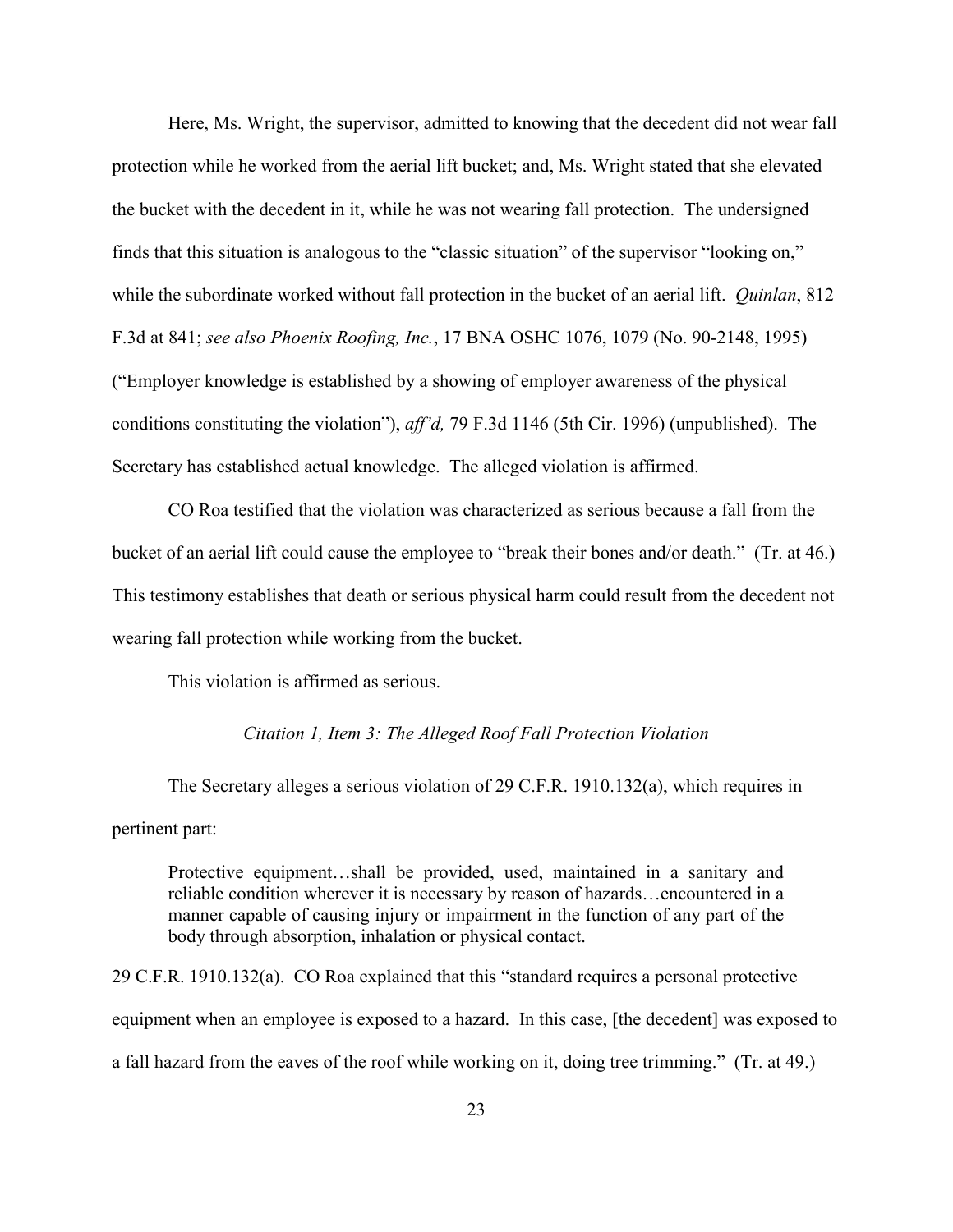CO Roa testified that Ms. Wright stated that the decedent had no fall protection while he was working on the roof, and that Ms. Wright said she watched him work on the roof with no fall protection. (Tr. at 49-50.)

The record establishes that the decedent and Mr. Davis worked from a residential rooftop, which was over 9 feet high. In this situation, a fall hazard existed on this worksite, and therefore, Respondent was obligated to provide fall protection equipment to its workers, and those workers were obligated to use the fall protection equipment. The cited standard applies.

The record also establishes that Respondent did not provide fall protection equipment to the decedent, despite providing other tools for the job, and the decedent did not wear fall protection while he was on the roof. The cited standard was violated.

The decedent worked from the rooftop, which was over 9 feet high, in the front of the house and the back of the house. He traversed the rooftop from the edge on which he accessed it from the bucket, to the front of the house and to the back of the house. He was trimming trees away from the roof, and thus had to approach the edge of the rooftop to reach those branches, all while not being protected from falling from the rooftop. Exposure has been established.

With regard to knowledge, Ms. Wright admitted that she did not provide fall protection to the decedent to use while he performed work on the rooftop. Ms. Wright also admitted that she knew that the decedent did not wear fall protection while he was working near the edge of the roof trimming trees. She also stated that she elevated the decedent to the roof with the aerial lift, knowing that he did not have fall protection to wear while being on the roof. The undersigned finds that this situation, like the aerial lift citation item, is analogous to the "classic situation" of the supervisor "looking on," while the subordinate worked without fall protection; this time from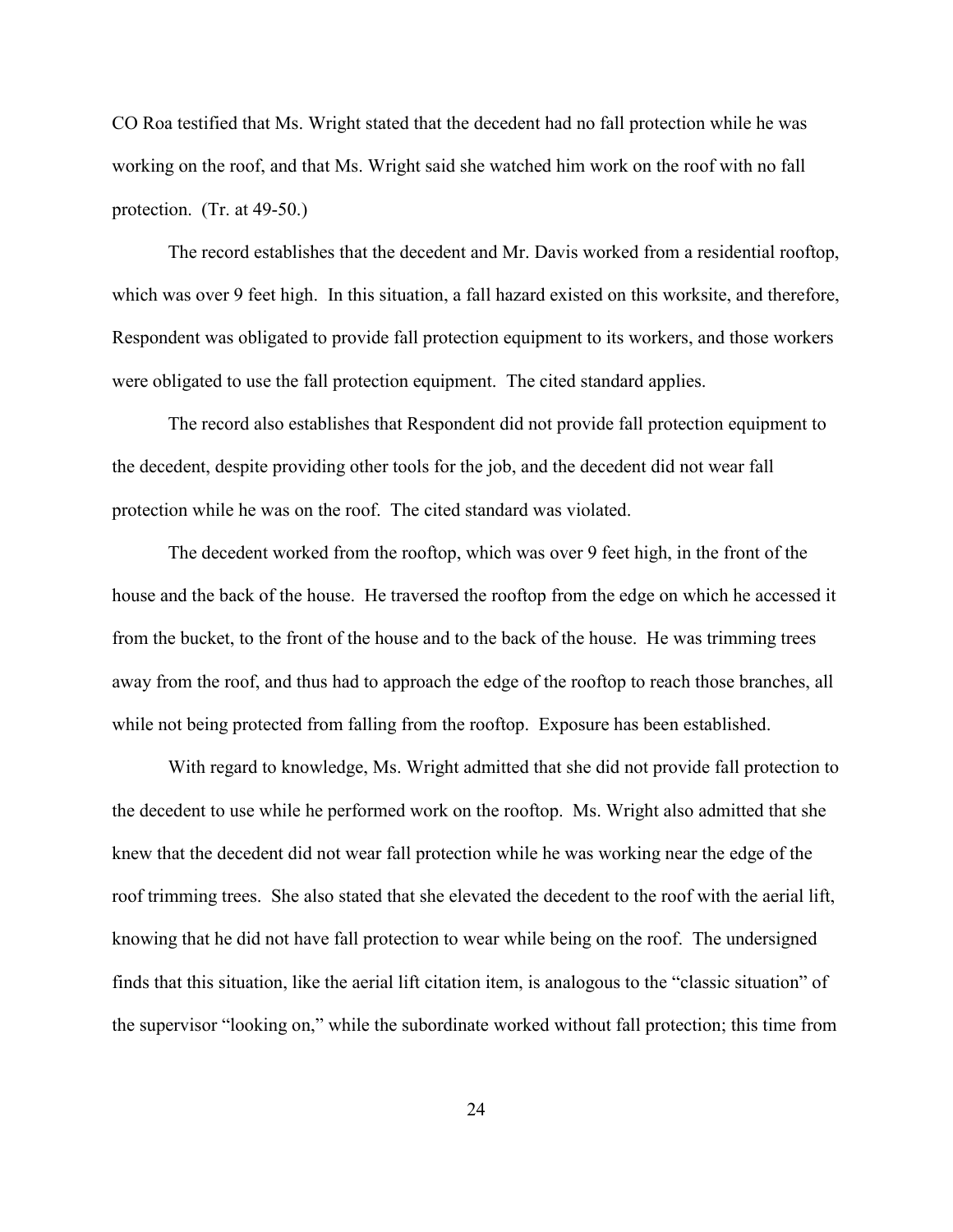a rooftop with a fall of more than 9 feet. *Quinlan*, 812 F.3d at 841 ; *Phoenix Roofing, Inc.*, 17 BNA OSHC at 1079 (awareness of violative conditions sufficient to establish knowledge element of violation). Actual knowledge of the violation of this standard is established. The violation is affirmed.

CO Roa applied the same characterization analysis as he did to Citation 1, Item 2. (Tr. at 51-52.) The undersigned finds that a fall from a roof over 9 feet tall can result in serious bodily injury or death. The violation is affirmed as serious.

*Citation 2, Item 1: The Alleged Reporting Violation*

The Secretary cited Respondent for an alleged other-than-serious violation of 29 C.F.R.

1904.39(a)(2), which provides in pertinent part:

Within twenty-four (24) hours after the in-patient hospitalization of one or more employees or an employee's amputation or an employee's loss of an eye, as a result of a work-related incident, you must report the inpatient hospitalization, amputation, or loss of an eye to OSHA.

29 C.F.R. 1904.39(a)(2). CO Roa testified that "Wright Touch was cited because Wright Touch had never contacted the Agency within 24 hours, you know, of the accident, you know, informing us that there had been someone hospitalized – and employee hospitalized from the company." (Tr. at 52-53); *see also Yelvington Welding Serv.*, 6 BNA OSHC 2013, 2014 (No. 15958, 1978) (explaining that the reason for the "reporting requirement is to provide the Secretary with prompt notification of serious accidents so that he can take timely action to avoid further injuries.")

There is no dispute that the decedent was hospitalized, and that Respondent failed to notify OSHA within 24 hours of decedent's hospitalization. The decedent never left the hospital, supporting a finding that he died as a result of his head injury. Based on the evidence in the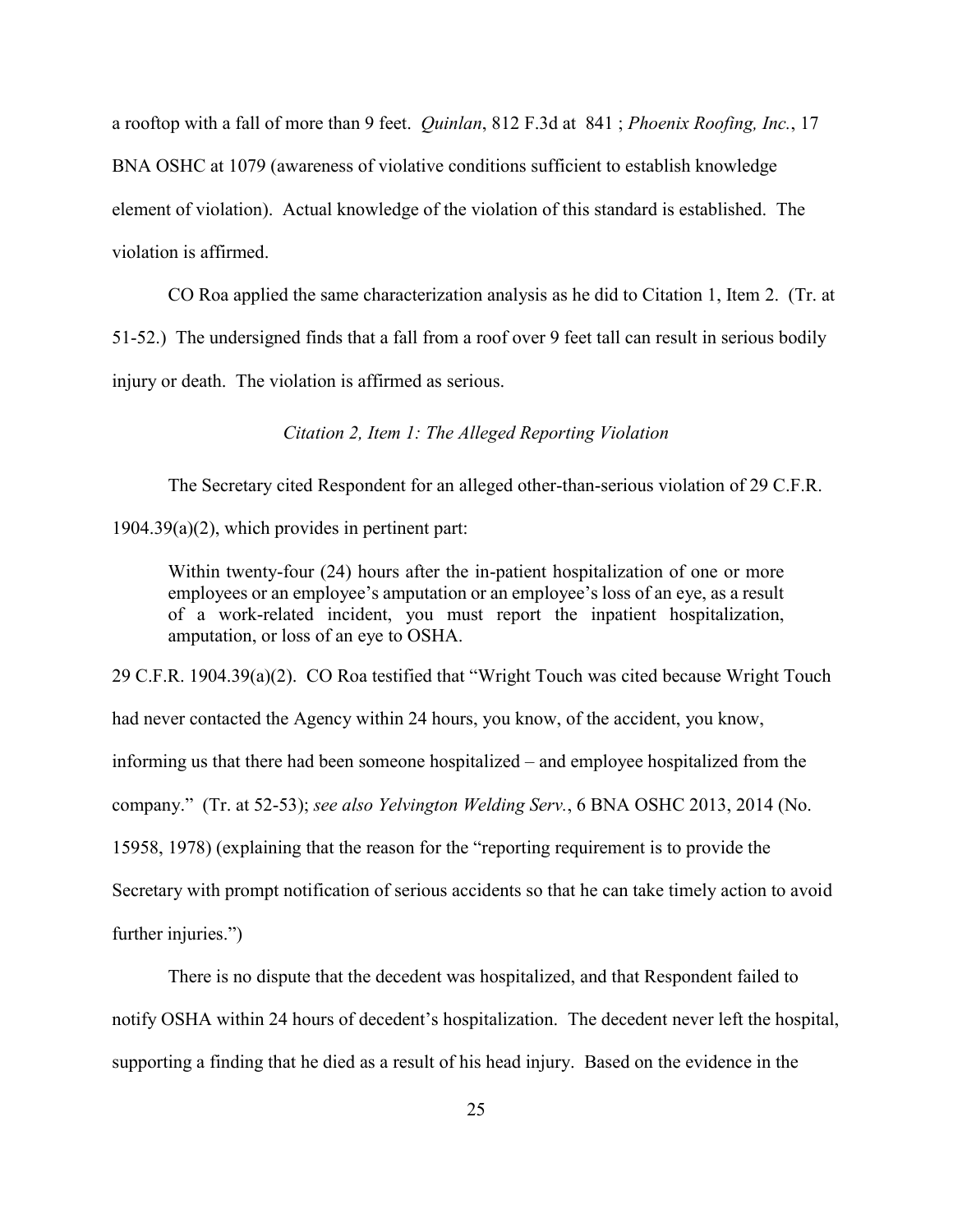record, the undersigned also finds that the decedent's head injury was work-related. "An injury is work-related if an event or exposure in the work environment either caused or contributed to the resulting condition." 29 C.F.R. § 1904.5(a). For an injury to be considered work-related, the Secretary must establish an "identifiable event" at the worksite that caused the employee's injury. *Home Depot #6512*, 22 BNA OSHC 1863, 1864-1865 (No. 07-0359, 2009).

Here, Respondent was found at the worksite, face up, with blood coming from the back of his head. Ms. Wright stated that, in looking to determine what caused the injury, she noticed a rock under where the decedent's head was on the ground. Mr. Davis suggested that the decedent fell while working from the bucket, stating "I think he was on the truck because he had to cut two tree limbs in the front. That's after the truck had left out back and had gone to the front." The police officer at the scene told the decedent's wife that the decedent fell. The decedent's injury was severe enough to have resulted in his hospitalization, from which he never recovered, and spurred the Miami County Police Department to notify OSHA. The record establishes that the decedent had been working on an aerial lift and from a rooftop without any fall protection. There is nothing in the record that suggests anything not work-related caused the decedent to hit his head. The record supports a finding that the decedent hit his head while performing workrelated tasks on the Miami residence worksite, and was therefore hospitalized as a result of a work-related incident. Applicability and non-compliance of the cited standard are established.

Regarding knowledge, the record shows that Ms. Wright was present with the decedent when the emergency responders took the decedent away from the worksite. The record also establishes that Ms. Wright was directed to administer a towel to the decedent's head in response to his bleeding. Ms. Wright also stated that she noticed a rock sticking up from out of the ground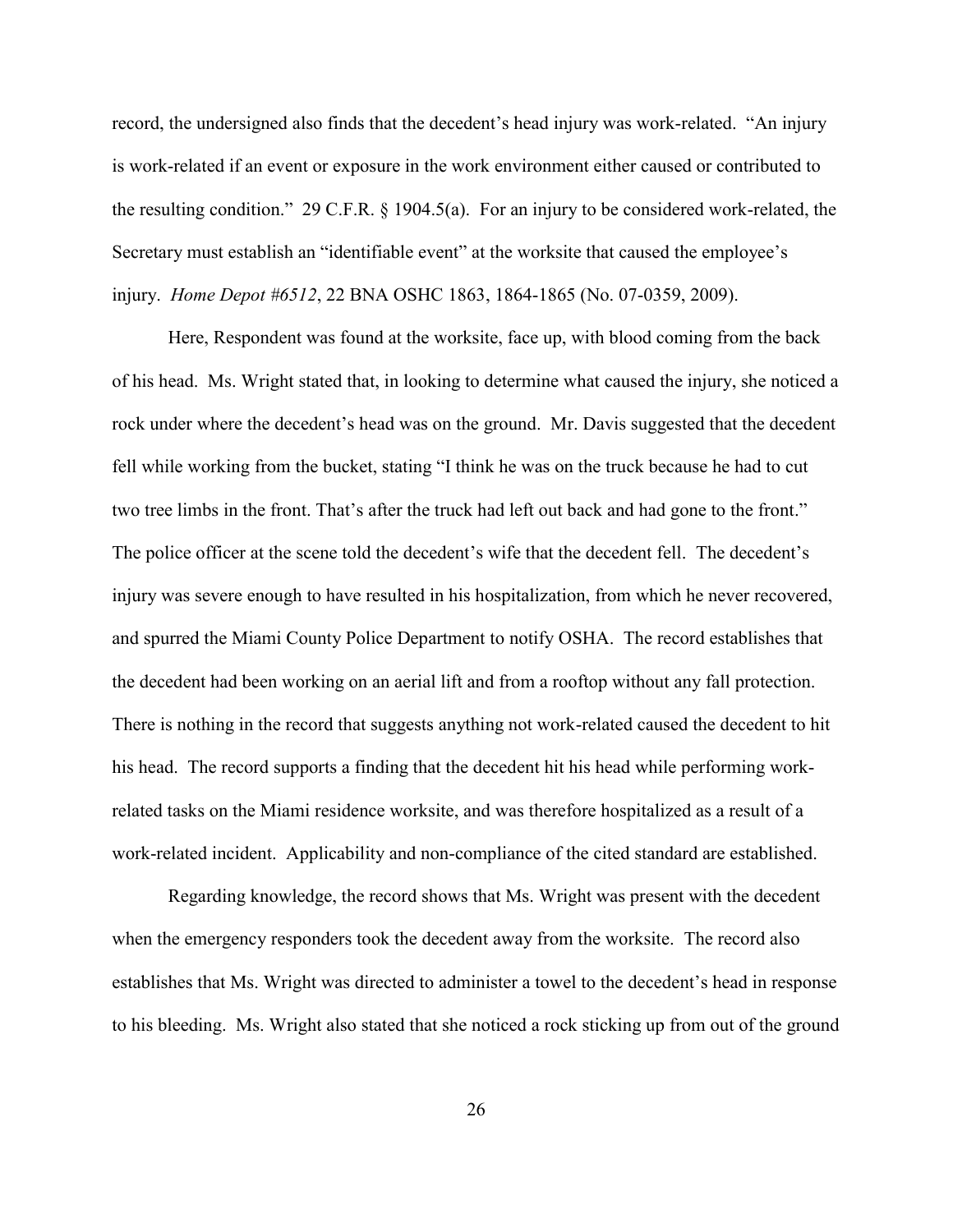under his head, supporting a finding that Ms. Wright suspected that the decedent's head injury resulted from his work on the worksite. The incident occurred to the decedent, while he was on her worksite. Ms. Wright herself transported the decedent to this worksite. Actual knowledge for this citation item is established. *Empire Roofing Co. Se., LLC,* 25 BNA OSHC at 2222; *Phoenix Roofing, Inc*., 17 BNA OSHC at 1079.

This citation item is affirmed.

With regard to characterization, a violation is "other-than-serious" if the evidence in the record does not support a finding that failure to comply with the cited standard would likely result in death or serious physical harm. 29 U.S.C. § 666(k); *Miniature Nut & Screw Corp.*, 17 BNA OSHC 1557, 1559 (No. 93-2535, 1996). CO Roa explained that this citation item was characterized as "other-than-serious" because "it's a regulatory citation. It's there basically to, you know, prevent employees from not reporting, you know, the accident that happened at the job site." (Tr. at 53.) The record supports a finding that this affirmed citation item is properly characterized as "other-than-serious."

#### **PENALTY**

Section 17(j) of the Act requires the Commission to give due consideration to four criteria in assessing penalties: the size of the employer's business, the gravity of the violation, the employer's good faith, and its prior history of violations. *Compass Envtl., Inc.*, 23 BNA OSHC 1132, 1137 (No. 06-1036, 2010) *aff'd*, 663 F.3d 1164 (10th Cir. 2011). The gravity of the violation is generally accorded greater weight. *J. A. Jones Constr. Co.*, 15 BNA OSHC 2201, 2214 (No. 87-2059, 1993).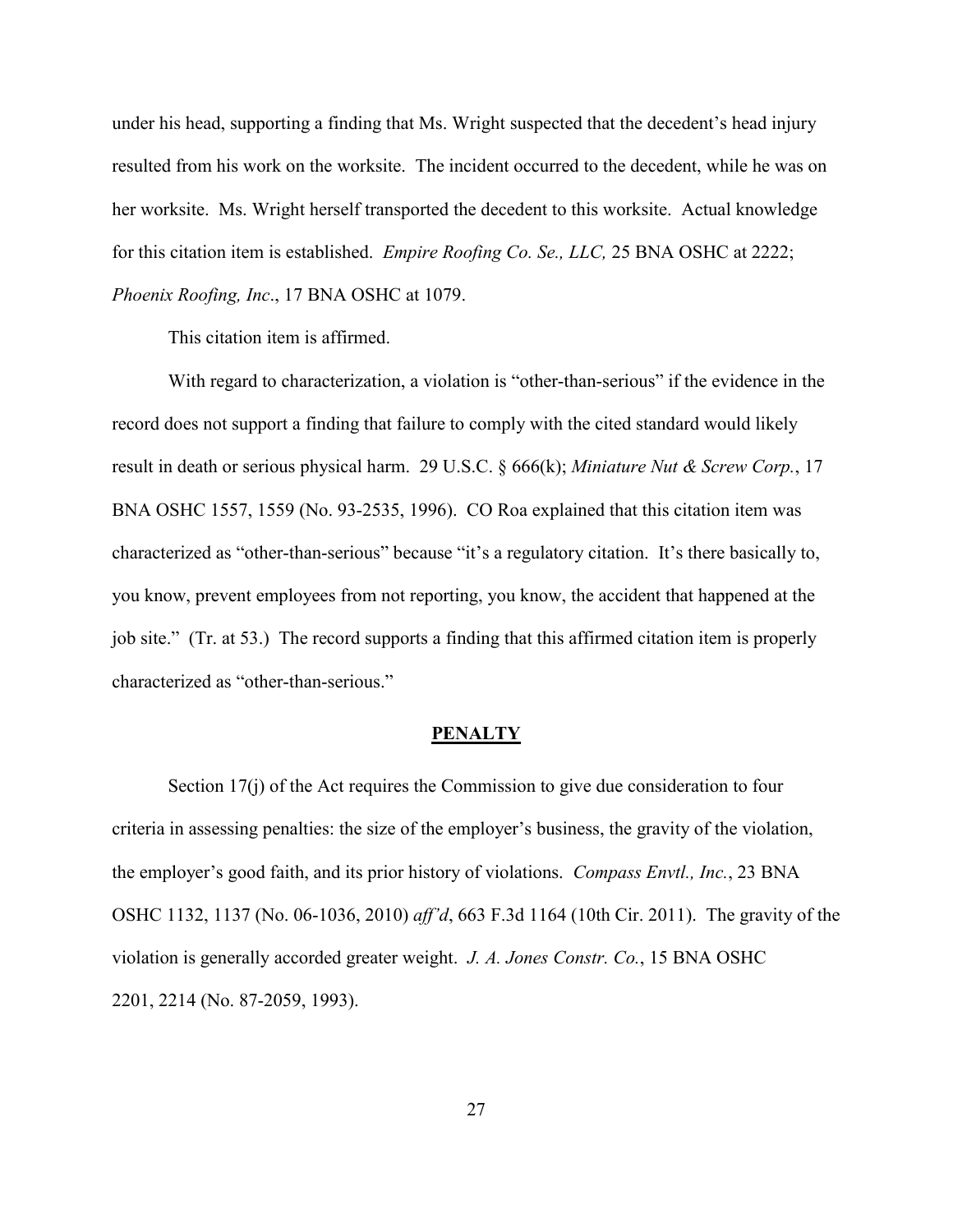Regarding Serious Citation 1, Item 2, the aerial lift violation, CO Roa testified that he assigned a "higher" severity to the penalty due to the consequences of a fall from 9 feet 8 inches (broken bones and/or death), but a "lesser" probability due to the "very short time period of approximately 30 minutes" of the decedent working during the violative condition. As a result, the violation was assigned a "moderate gravity" and the Secretary proposed a \$8,990 penalty. (Tr. at 47.) The penalty was then adjusted to take into account the small size of the employer (70% deduction from the original penalty). (Tr. at 48.) No adjustments were made for good faith because Respondent had no safety program, oral or written. (Tr. at 48.) No adjustment was made for history, deduction or increase, because Respondent had not before been cited or inspected by OSHA. (Tr. at 48.) The resulting proposed penalty was \$2,672.

Regarding Serious Citation 1, Item 3, the roof violation, CO Roa arrived at the same proposed penalty as he did for Citation 1, Item 2, after adjusting for size: \$ 2,672. (Tr. at 51-52.)

Regarding Other-Than-Serious Citation 2, Item 1, the reporting violation, CO Roa testified that severity, gravity and probability were not factored by OSHA in determining the proposed penalty of \$5,000 because "it's a flat penalty assessed by the Agency." (Tr. at 53.) Like Citation 1, Items 2 and 3, OSHA adjusted the penalty due to small size of the employer, but did not adjust for good faith or history, for a final adjusted proposed penalty of \$1,500. (Tr. at 54.)

After consideration of the statutory factors with regard to the penalties for the affirmed violations, the undersigned agrees with the penalty amounts proposed by the Secretary for each citation item. The proposed penalty amounts are assessed for each affirmed citation item.

### **FINDINGS OF FACT AND CONCLUSIONS OF LAW**

28